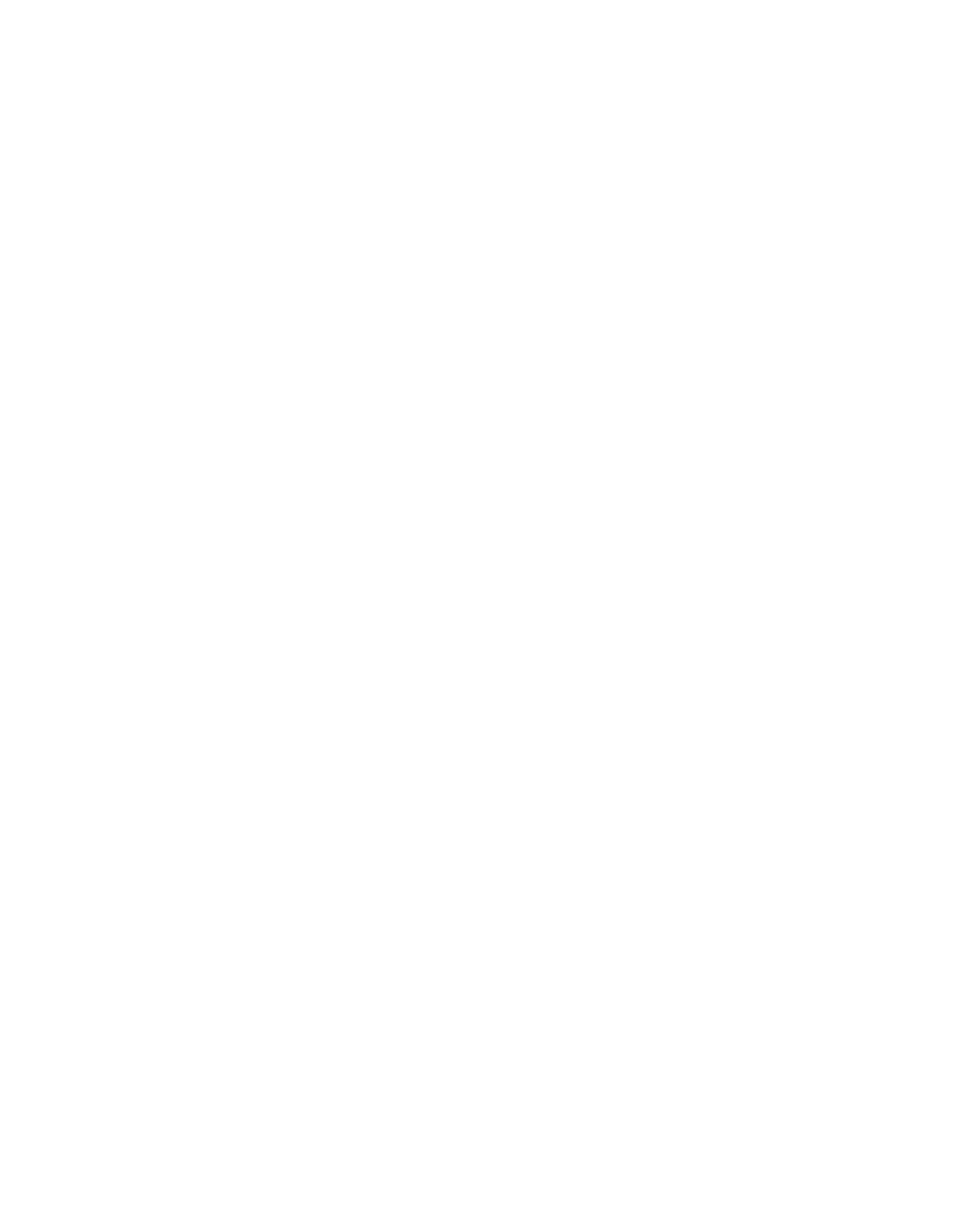## THE ECONOMIC BENEFITS OF SEATTLE'S PARK AND RECREATION SYSTEM

*The Trust for Public Land Center for City Park Excellence*

*March 2011*



Cover photos: left, Wikimedia Commons/Ciar; right,Wikimedia Commons/Symi81 © 2011 The Trust for Public Land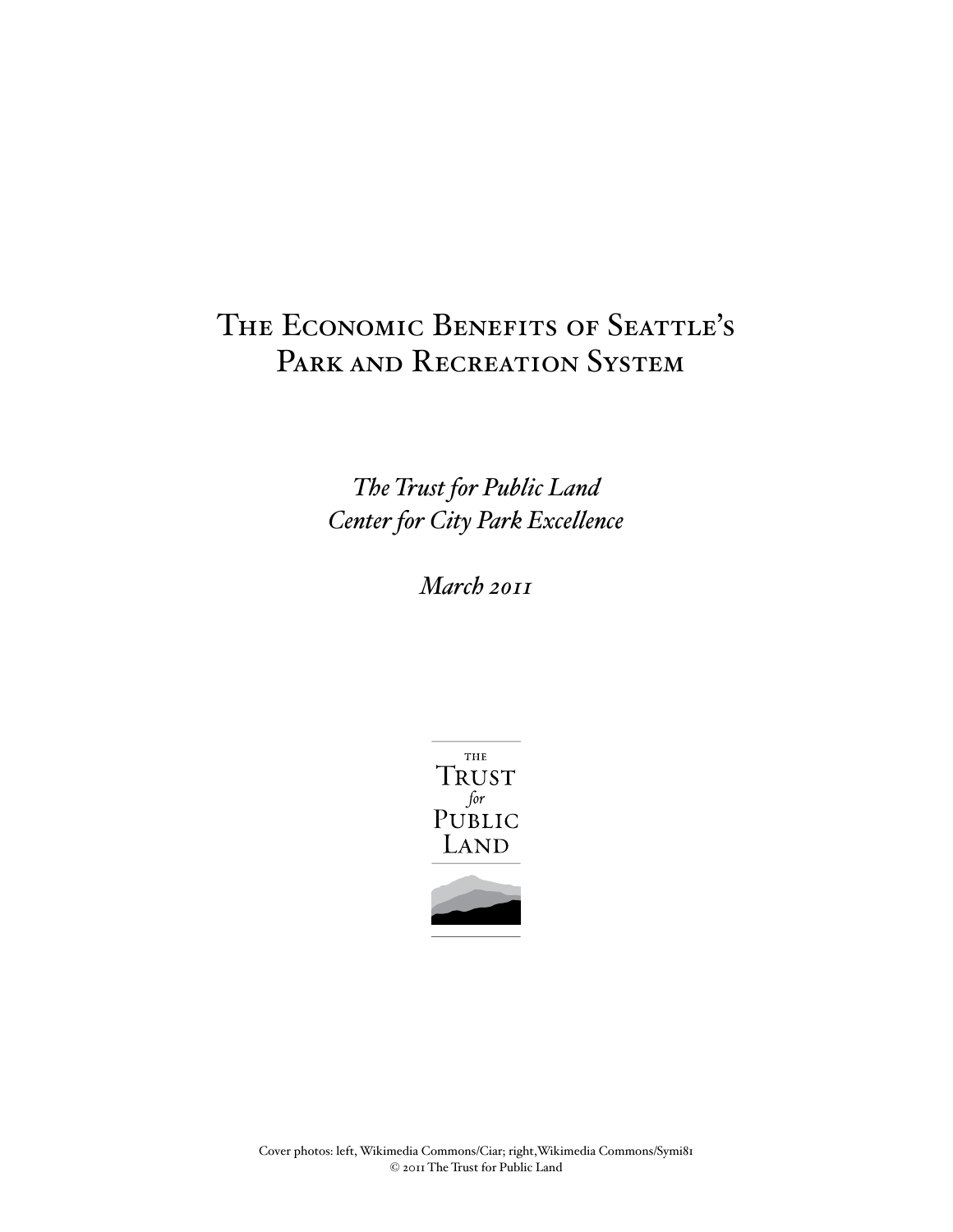## TABLE OF CONTENTS

| Background 5       |  |
|--------------------|--|
|                    |  |
|                    |  |
|                    |  |
| 4. Health Value 12 |  |
|                    |  |
|                    |  |
|                    |  |
|                    |  |
|                    |  |
|                    |  |
|                    |  |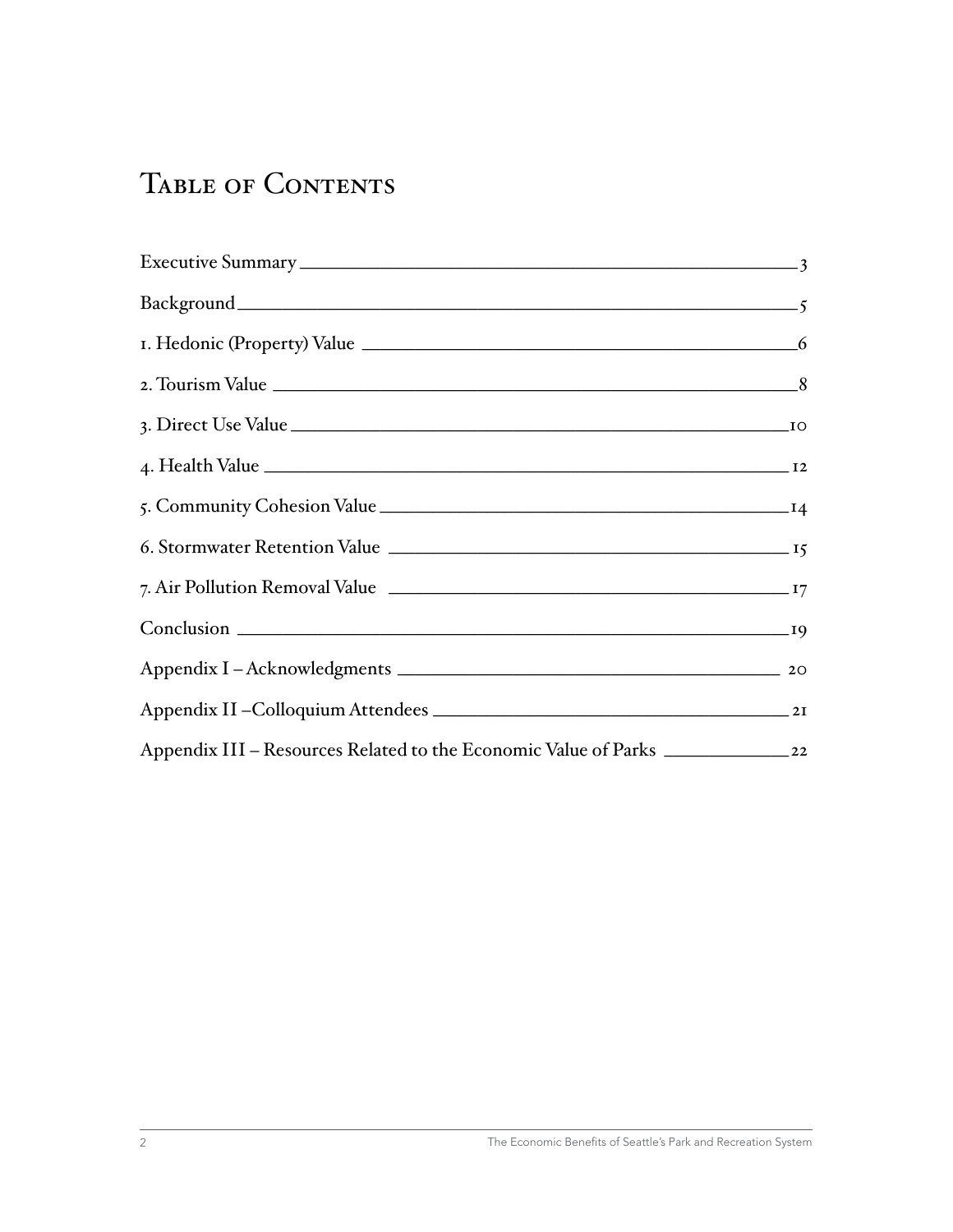## Executive Summary

Seattle has long been a city of great parks. Found in more than 5,400 acres within the city's boundaries, the parks have countless amenities—26 recreation centers, 114 ball fields, 165 tennis courts, trails for bike commuters, and even a mountain bike course underneath a freeway colonnade. While the natural beauty of the Northwest is evident in the views of Puget Sound and Mount Rainier, it is the many verdant outdoor spaces and vibrant public places that define the Emerald City. From the city's first public park—Denny Park, built in 1887—to the parkways laid out by famous designer John Charles Olmsted; to the Forward Thrust investments pushed by James Ellis, Mayor Dorm Braman, and others; to the recent addition of Lake Union Park and the expansion of Cal Anderson Park; this enduring legacy has great economic value.

Seattle's park system was always thought of partly as an economic development tool. In fact, the Olmsted Brothers firm was hired to design a showcase system for the millions of people who came to the 1909 Alaska-Yukon-Pacific Exposition. Yet the actual economic value of this asset has never been measured. Now this study provides it. Knowing the numbers can help planners and policymakers recognize the role of parks not just in sound-good buzzwords such as "quality of life" and "livability" but in terms of the real economic development of the city, quantifying past investments and informing future spending and budgetary decisions.

This study enumerates seven major factors that relate to the economic value of Seattle parks: *property value, tourism, direct use, health, community cohesion, clean water, and clean air*. While the science of city park economics is in its infancy, the numbers reported here have been carefully tabulated, considered, and analyzed for the most recent year available at the time of this study. The valuation includes Seattle's entire park and recreation system—its trails, natural areas, neighborhood and community parks, and parkways.<sup>1</sup>

Two of the factors provide Seattle with *direct income* to the city's treasury. The first is increased property tax from the increase in value of residences that are close to parks. This came to nearly \$15 million. The second consists of sales tax receipts from tourism spending by out-of-towners who came to Seattle primarily because of its parks. This value came to nearly \$4.4 million.

In addition to increased tax money, these same factors bolstered the *collective wealth* of Seattleites by more than \$80 million in total property value and by more than \$30 million in net income from tourist spending.

Two other factors provided Seattle residents with *direct savings*. The larger by far stems from Seattleites' savings by using the city's public parks, recreation centers, trails, and facilities instead of having to purchase these items in the private marketplace. This value came to more than \$447 million. Second is the health benefit—savings in medical costs—from getting physical activity in the parks. This came to just over \$64 million.

The last three factors also provided savings, but to city government rather than to individuals. The first involves water pollution reduction—the fact that the trees and soil of Seattle's parks retain rainfall and thus cut the cost of treating stormwater. This value came to just over \$2.3 million. The second concerns air pollution—the fact that park trees and shrubs absorb a variety of air pollutants. This value came to nearly \$530,000. Third is the community cohesion benefit of people banding together to save and improve their neighborhood parks. This "know-your-neighbor" social

#### The Economic Benefits of Seattle's Park and Recreation System 3

 $\_$ 

<sup>1</sup> The study does not include every potential value aspect of a park system. For instance, the dollar value of the mental health benefit of a walk in the woods has not yet been documented and is not counted here.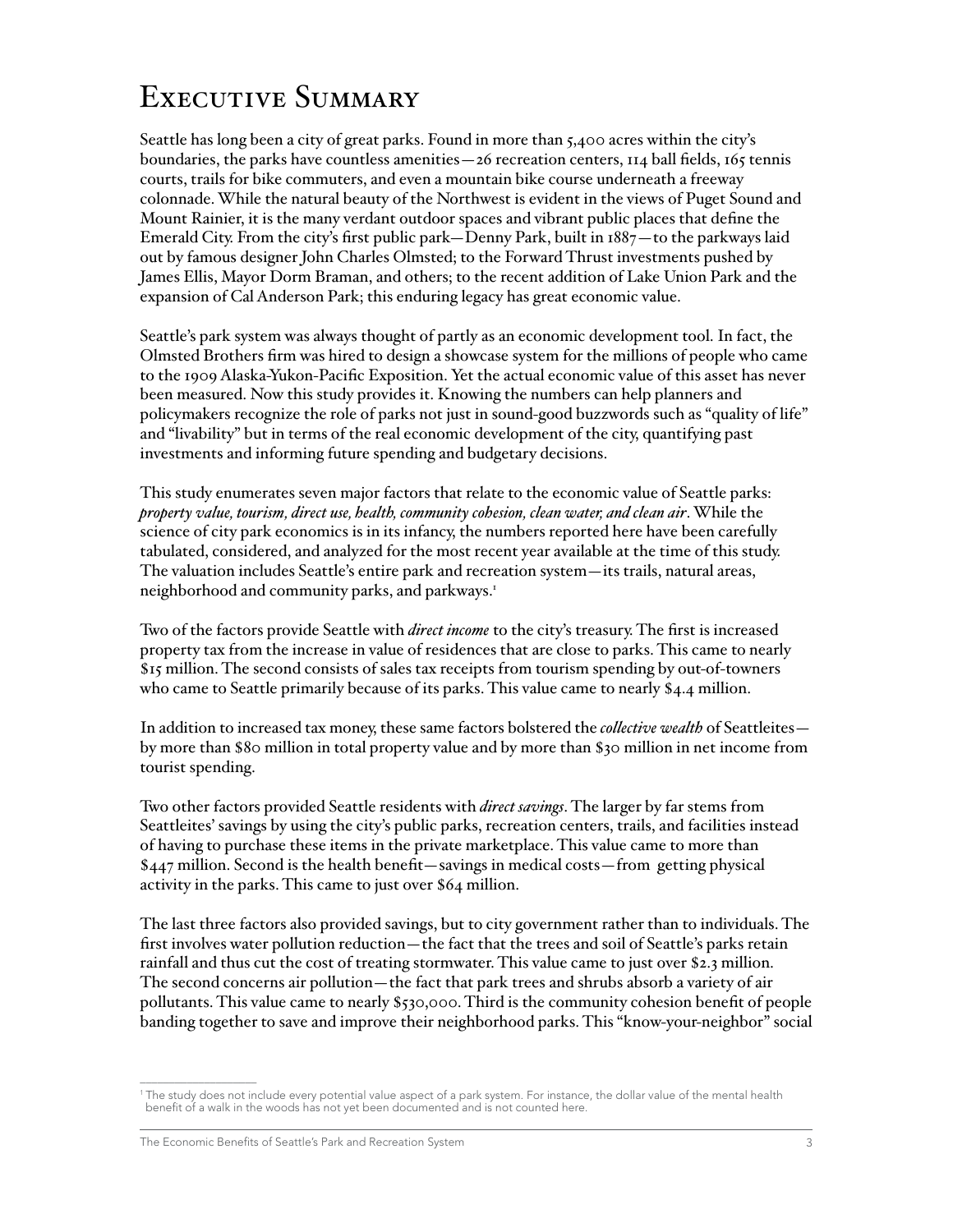capital, while hard to tabulate exactly, helps ward off all kinds of antisocial problems that would otherwise cost the city more in police, fire, prison, counseling, and rehabilitation costs. We estimate this value at just over \$9.5 million.

The park system of Seattle thus has provided the city with annual revenue of \$19.2 million, a municipal cost savings of \$12.4 million, a resident savings of \$511.6 million, and a collective increase of resident wealth of \$110.8 million.

#### Summary: Estimated Annual Value of the Seattle Park and Recreation System

| Revenue-producing factors for city government                  |               |
|----------------------------------------------------------------|---------------|
| Tax receipts from increased property value                     | \$14,771,258  |
| Tax receipts from increased tourism value                      | \$4,389,440   |
| <b>Total</b>                                                   | \$19,160,698  |
| Cost-saving factors for city government                        |               |
| Stormwater management value                                    | \$2,313,341   |
| Air pollution mitigation value                                 | \$526,768     |
| Community cohesion value                                       | \$9,537,639   |
| <b>Total</b>                                                   | \$12,377,748  |
| Wealth-increasing factors for citizens                         |               |
| Additional property sales value attributable to park proximity | \$80,794,098  |
| Profit from park-related tourism                               | \$30,027,760  |
| <b>Total</b>                                                   | \$110,821,858 |
| Cost-saving factors for citizens                               |               |
| Direct use value                                               | \$447,501,085 |
| Health value                                                   | \$64,087,756  |
| <b>Total</b>                                                   | \$511,588,841 |

Source: Center for City Park Excellence, The Trust for Public Land, December 2010.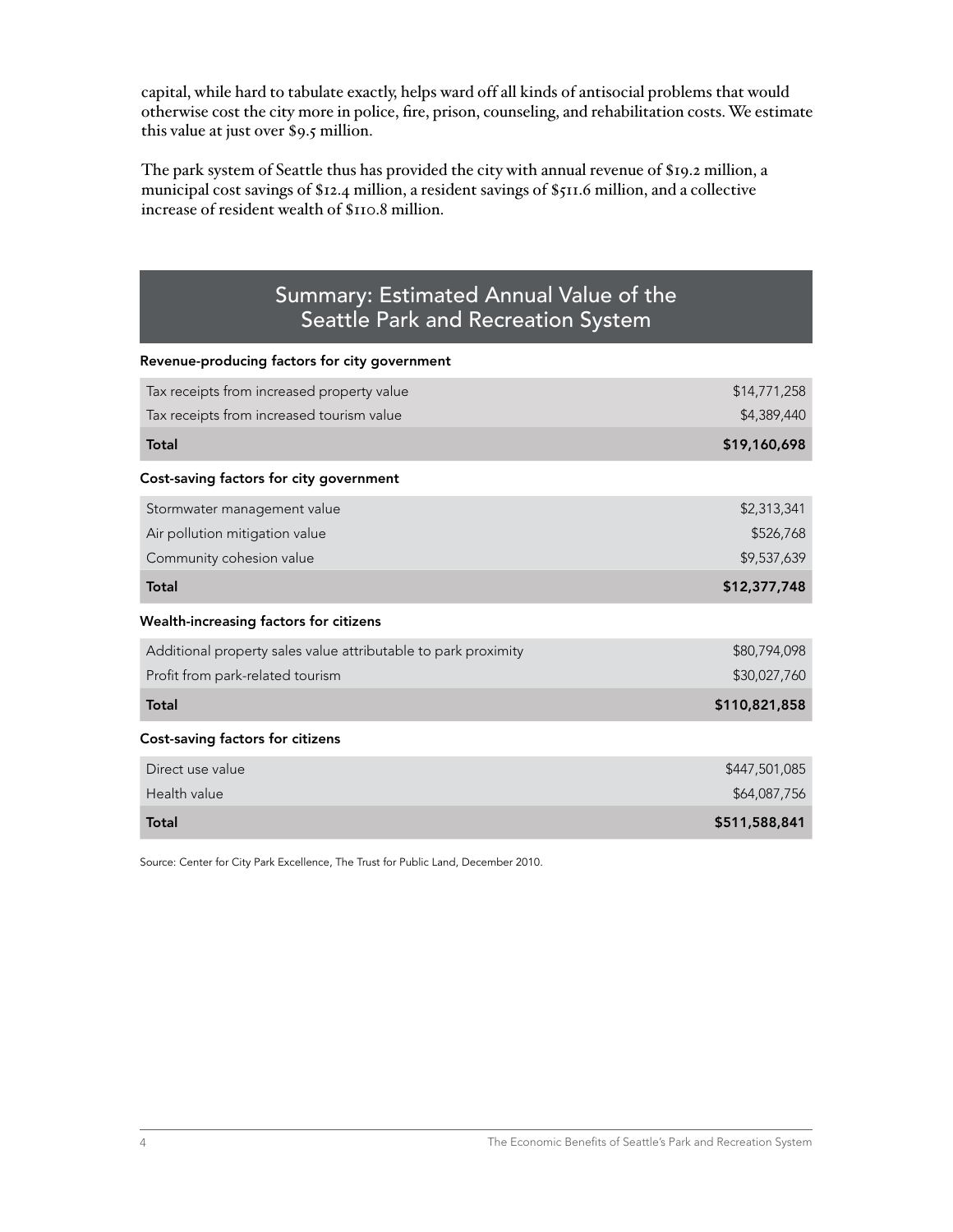## **BACKGROUND**

Cities are economic entities. They are made up of structures entwined with open space. Successful communities have a sufficient number of private homes and commercial and retail establishments to house their inhabitants and give them places to produce and consume goods. Cities also have public buildings—libraries, hospitals, arenas, city halls—for culture, health, and public discourse. They have linear corridors—streets and sidewalks—for transportation. And they have a range of other public spaces—parks, plazas, and trails, sometimes natural, sometimes almost fully paved for recreation, health provision, tourism, sunlight, rainwater retention, air pollution removal, natural beauty, and views.

In successful cities the equation works. Private and public spaces animate each other, the value of the whole surpassing the sum of its parts. In unsuccessful communities, some aspect of the relationship is awry: production, retail, or transportation may be inadequate; housing may be insufficient; or the public realm might be too small or too uninspiring.

A city's park system is integral to this equation, but research on the topic has largely been absent in cities even though the economic impact of stadiums, convention centers, and museums has been promoted widely. Based on a two-day colloquium of park experts and economists held in Philadelphia in October 2003 (see Appendix II), the Center for City Park Excellence believes that there are seven attributes of a city's park system that are measurable and provide economic benefits to the city. (For a listing of studies done on these issues, including some by colloquium participants, see Appendix III.)

What follows is a description of each attribute and an estimate of the specific economic value it provides in Seattle. The numerical calculation sheets can be obtained from the Center for City Park Excellence or accessed at **tpl.org/seattleparkvalue**.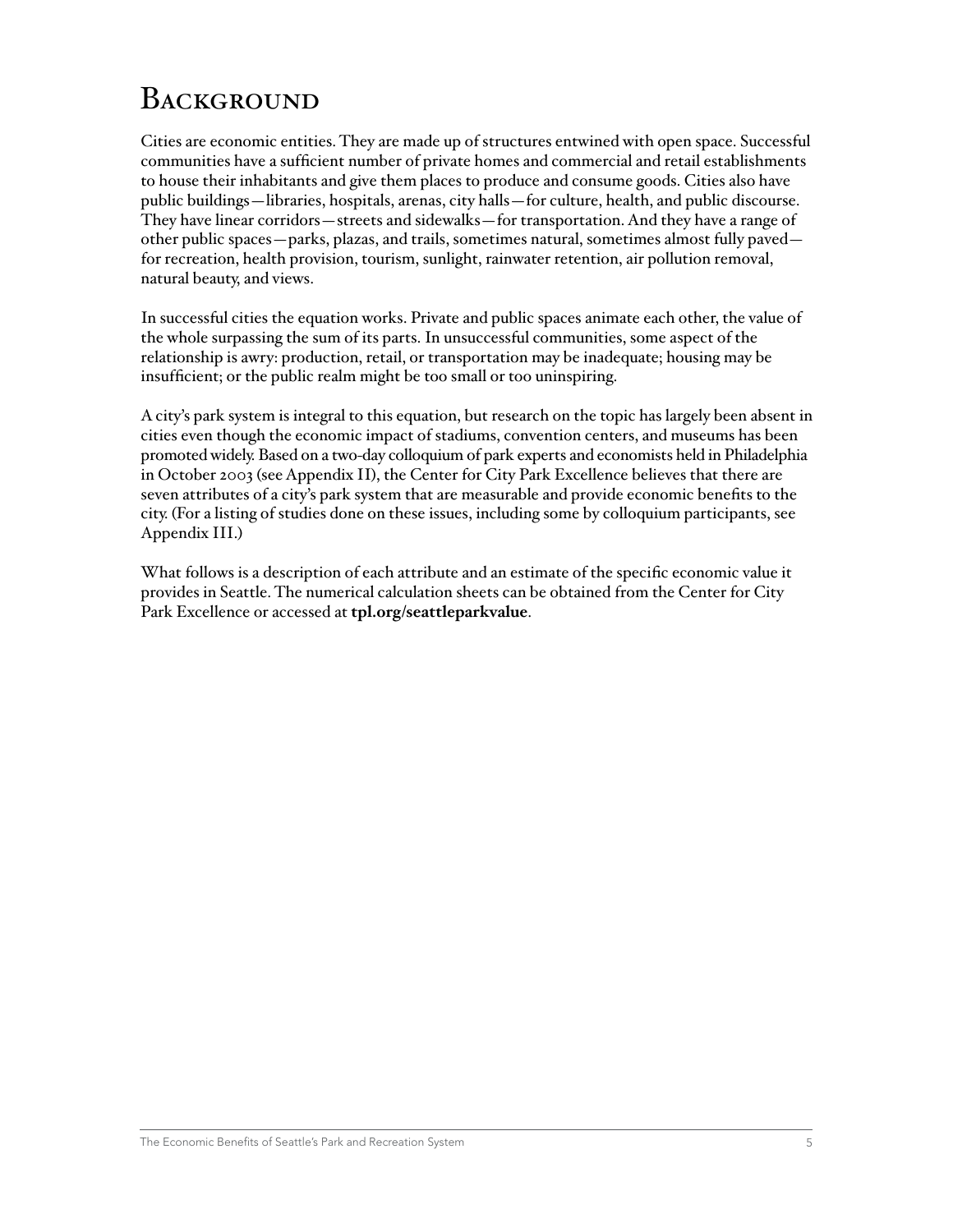## 1. Hedonic (Property) Value

Numerous studies have consistently shown that parks and open space have a positive impact on nearby residential property values. The evidence reveals that most people are willing to pay more for a home close to a nice park. Economists call this phenomenon "hedonic value." (Hedonic value also comes into play with other amenities such as schools, libraries, police stations, and transit stops. Commercial office space near parks may also command increased value, but no study has yet been able to quantify it.) Incidentally, property value goes up even if the resident never goes into the park; simply a view of a park can be worth extra value for some.



Aerial view of Olympic Sculpture Park from Elliott Bay. Parks enhance property values around their edges, which helps bring in additional tax revenue.

Property value near parks is affected primarily by two factors: distance and the quality of the space. While proximate value (i.e., the "nearness" factor) has been documented for up to 2,000 feet from a large park, studies found most of the value to be within the first 500 feet. To be conservative, we have limited our measurement to this shorter distance. As for park quality, beautiful natural resource parks with great trees, trails, meadows, and gardens are markedly valuable to surrounding homes. Excellent recreational facilities are also desirable (though with some reductions in value due to issues of noise, nighttime lighting, and parking). Less attractive or poorly maintained parks, however, are only marginally valuable. And parks with dangerous or frightening aspects can reduce nearby property values.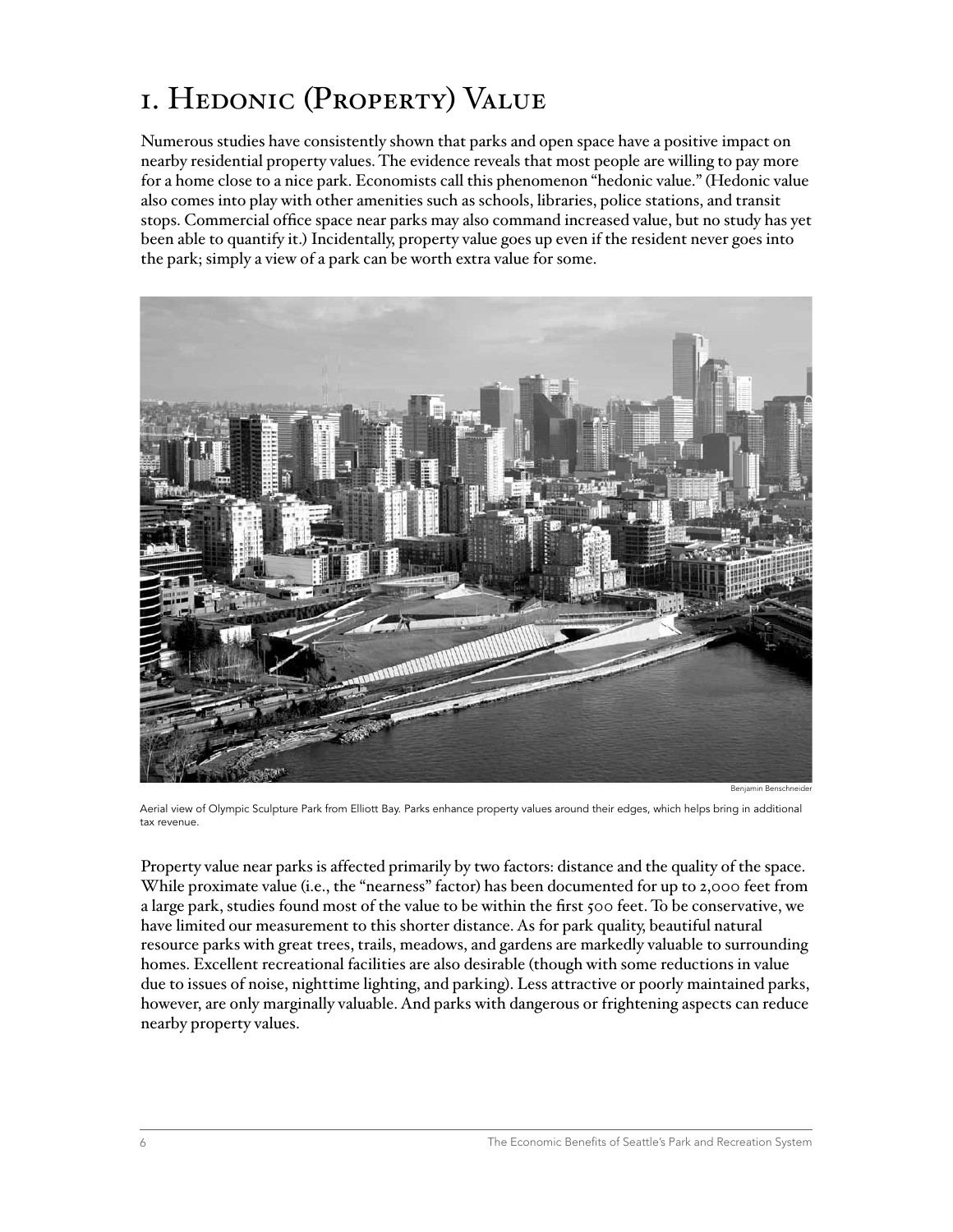Determining a park-by-park, house-by-house property value for a city is technically feasible, but it is prohibitively time-consuming and costly. Thus we formulated an extrapolative methodology to arrive at a reasonable estimate. Using computer-based mapping, we identified all residential properties within 500 feet of every significant park and recreation area in Seattle. (We defined "significant" as parks of one acre or more that are publicly owned within the city limits, excluding water areas outside the city's land boundary.) According to property records of the King County Assessor's Office, there are over 63,000 residential properties within 500 feet of parks in the city of Seattle. A residential property is defined as a unit that is owned and taxed. A single-family house is one property, a 100-unit rental building is one property, and a 100-unit condominium building is 100 properties. These properties when measured in 2010 had a combined market value of \$33.9 billion.

To scientifically analyze the hedonic values conferred by parks, TPL then conducted a regression analysis of all residential property sales from mid-2005 to mid-2010. We chose this five-year period in order to have a large enough sample size. Our regression showed a 4.84 percent park effect. Using this, we calculated that the property value attributable to parks in Seattle is just over \$1.6 billion. We then applied the park-effect coefficient in two ways—to determine additional property tax income to the city in 2009 and also to determine additional personal income to those homeowners who sold their dwellings in 2009.

Using data provided by the assessor's office, we calculated that just over \$305 million of property tax was collected from properties within 500 feet of parks. Since 4.84 percent of this was due to parks, the increment came to \$14.77 million. We also determined that based on the assessor's data for the homes sold in 2009 (the last complete year of residential sales data available), the proximate park value realized at the time of sale was \$80.79 million.

We consider these to be conservative estimates for three reasons. First, they do not include the effects of small parks (under an acre), although it is known that even minor green spaces have a property value effect. Second, they leave out all the value of dwellings located between 500 feet and 2,000 feet from a park. Third, they do not include the potentially very significant property value for commercial offices located near parks.

| Value of properties within 500 feet of parks, 2010                  | \$33,929,843,080 |
|---------------------------------------------------------------------|------------------|
| Value attributable to parks (4.84%)                                 | \$1,642,204,405  |
|                                                                     |                  |
| Property tax revenue from properties within 500 feet of parks, 2010 | \$305,191,275    |
| Tax revenue attributable to parks (4.84%)                           | \$14,771,258     |
|                                                                     |                  |
| Value of properties sold in 2009 within 500 feet of parks           | \$1,669,299,551  |
| Value attributable to parks (4.84%)                                 | \$80,794,098     |

#### Table 1. Effect of Seattle Parks on Residential Property Values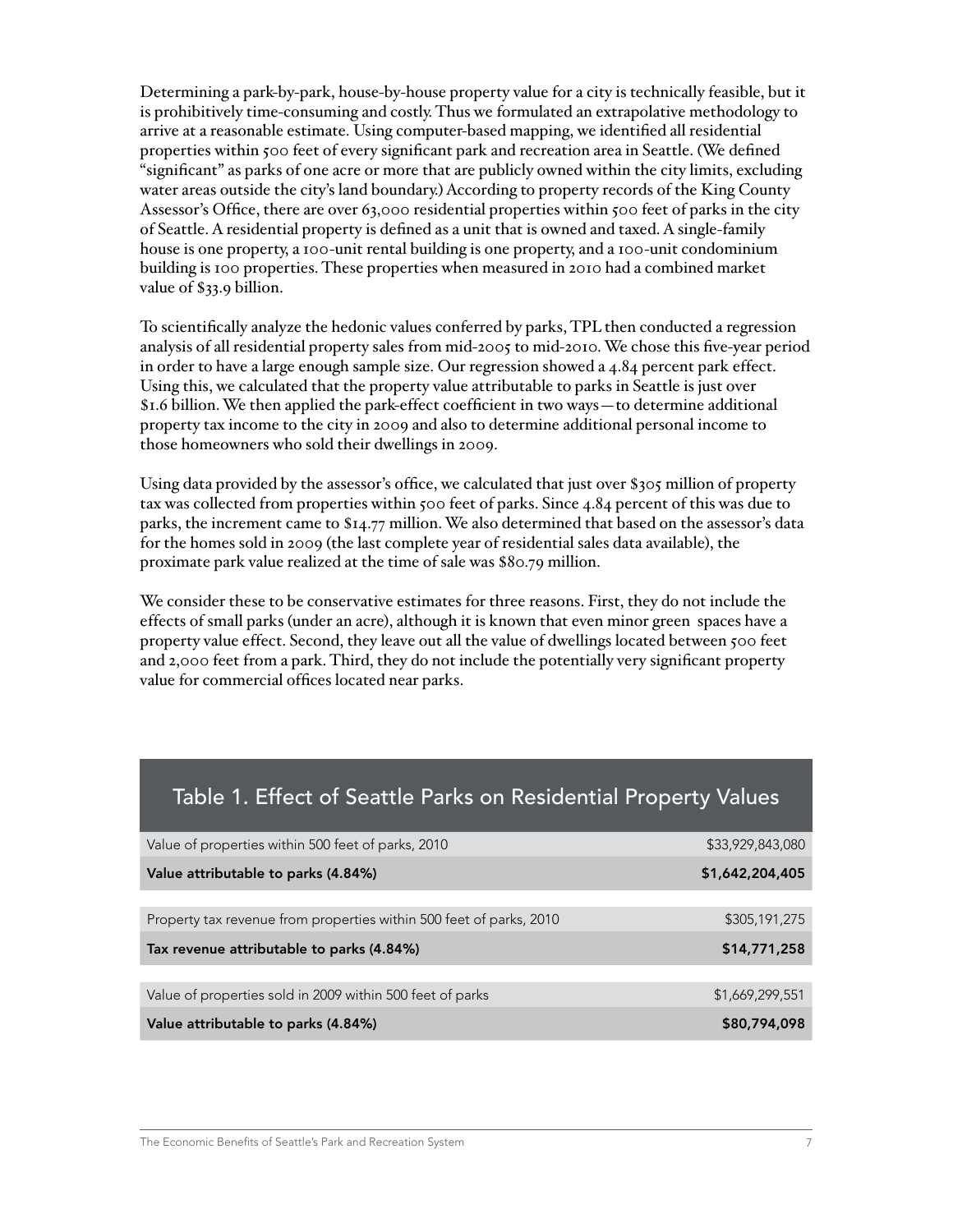## 2. Tourism Value

Seattle's place as a city on the sea with mountain views from its seven hills, combined with its cultural offerings, nightlife, and heritage, makes it a popular city to visit. A significant portion of the city's tourism can be attributed to its park system—visitors either coming to see specific parks or taking part in park-based events.2 The evidence can be found in travel writing alone. For instance, noting Seattle's great outdoor opportunities, Fodor's lists Gas Works Park among the city's top attractions and also spotlights Discovery Park. *The New York Times*' "36-hour visit" to the city highlights the Olympic Sculpture Garden as a "must." And Wikitravel's contributors tout the park system through such activities as biking on the Burke-Gilman Trail. When it comes to large outdoor events, most take place within parks: the Danskin Triathlon attracted more than 12,000 people and Hempfest pulled in more than 200,000.



Children's Festival at the Seattle Center. Parks contribute to the tourist economy—both as event venues and as attractions in their own right.

Determining the contribution of parks to the tourism economy requires knowledge of tourist activities, the number of visits, and the level of spending. In Seattle, while attendance at some events is known, there is no comprehensive survey regarding tourism due primarily to parks. Nevertheless, Seattle's Convention and Visitors Bureau does have data on visits to King County, the level of spending, and a limited variety of reasons for the trip. This data, supplemented by interviews with local tourism experts, enabled us to estimate the economic value of park visitation by tourists.

\_\_\_\_\_\_\_\_\_\_\_\_\_\_\_\_\_\_\_\_

<sup>&</sup>lt;sup>2</sup> By definition, local users are not tourists—any spending they do at or near the park is money not spent locally somewhere else, such as in their immediate neighborhood.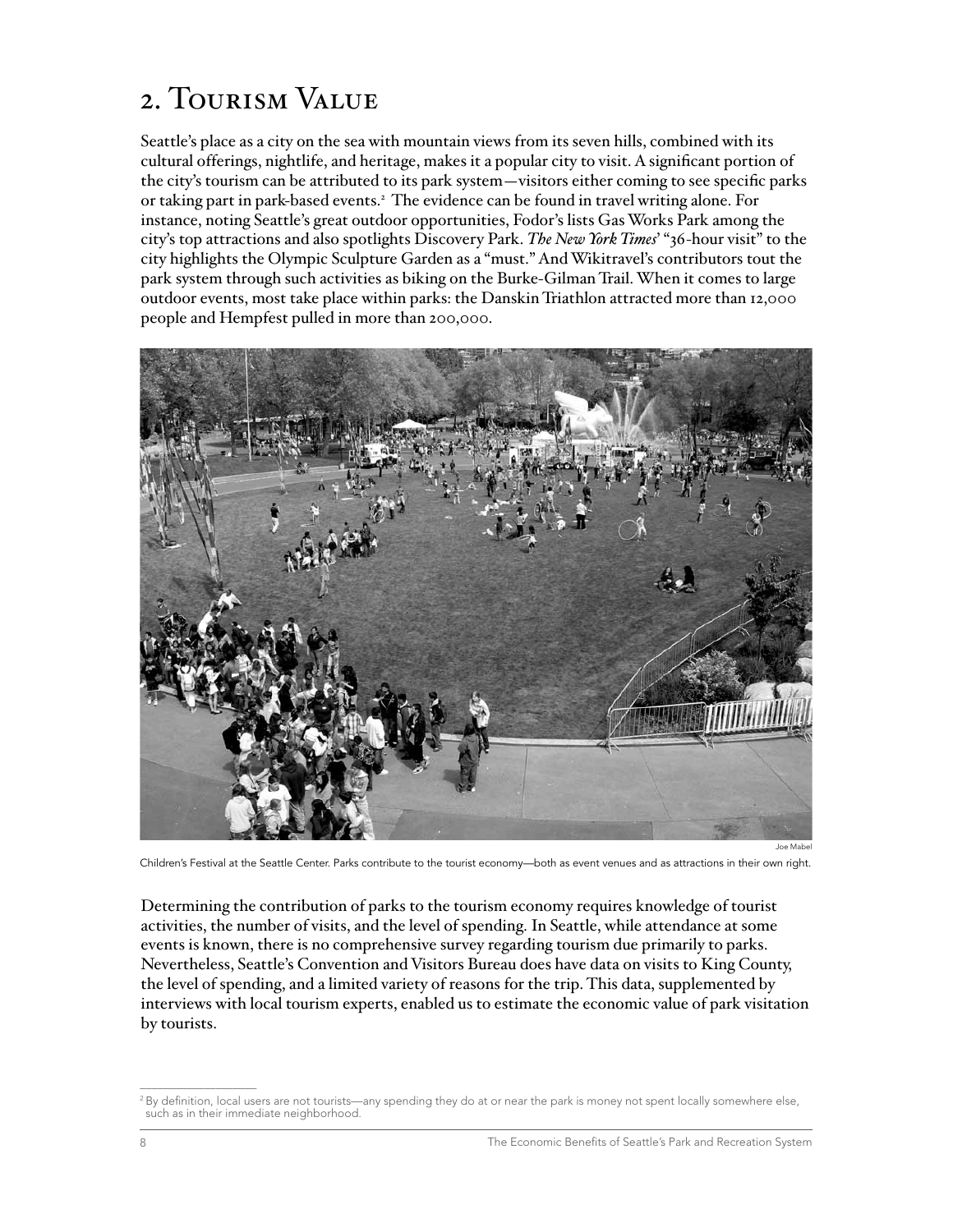We first reduced the total amount of King County tourist spending by half because about one out of every two county visitor dollars is spent in Seattle itself. Then, after eliminating all business and conference visitors, we used data on primary reasons for visits, conversed with local tourism and event specialists, and employed knowledge of statistics in other cities. We determined that approximately 3.44 percent of King County tourists visit Seattle primarily because of the city's parks. This is a broad group that includes, for instance, a suburban day visitor to the Filipino festival, an overnight traveler to Hempfest, and a family traveling to see Gas Works Park, boat from Magnuson Park, and bike on the Burke-Gilman Trail.

The level of tourist spending ranges considerably, from the high level of overnight hotel guests to the midlevel of overnighters staying with family and friends to the lower level of day visitors who might only eat lunch or a snack and make fewer other purchases. We thus calculated that park-based tourists who stayed overnight in hotels spent \$51.8 million, those who stayed with friends and family spent almost \$22.5 million, and those who came for the day spent \$11.4 million in 2009. We then factored the sales tax rate for the city of Seattle—3 percent for food and other purchases and 10 percent for hotel rooms.3 For overnight visitors staying at a hotel, we assumed an average tax rate of 6.5 percent, splitting the difference between the lodging tax and the sales tax on all other purchases. The resulting tax revenue gain to the city came to \$4.39 million in 2009.

In addition, since economists consider about 35 percent of every tourist dollar to be profit (the rest of the income being pass-through to pay for expenses), the Seattle citizenry's collective increase in wealth from park-based tourism was just over \$30 million.

| Table 2. Tourism Value of Seattle Parks                                                          |              |  |
|--------------------------------------------------------------------------------------------------|--------------|--|
| Visitor spending attributable to parks                                                           |              |  |
| Spending of overnight visitors staying in hotels                                                 | \$51,875,200 |  |
| Spending of overnight visitors staying with friends or relatives                                 | \$22,497,600 |  |
| Spending of day visitors                                                                         | \$11,420,800 |  |
| Total visitor spending                                                                           | \$85,793,600 |  |
| Profit to Seattle residents (35% of visitor spending attributable to parks)                      | \$30,027,760 |  |
| Sales tax receipts attributable to parks                                                         |              |  |
| Sales tax receipts from overnight visitors staying in hotels (6.5% of spending)                  | \$3,371,888  |  |
| Sales tax receipts from overnight visitors staying with friends or relatives (3% of<br>spending) | \$674,928    |  |
| Sales tax receipts from day visitors (3% of spending)                                            | \$342,624    |  |
| Total tax receipts                                                                               | \$4,389,440  |  |

\_\_\_\_\_\_\_\_\_\_\_\_\_\_\_\_\_\_\_\_

<sup>&</sup>lt;sup>3</sup>The rest of the sales tax is collected by the State of Washington. Of course, a portion of state spending benefits the City of Seattle, but determining that amount is beyond the scope of this study.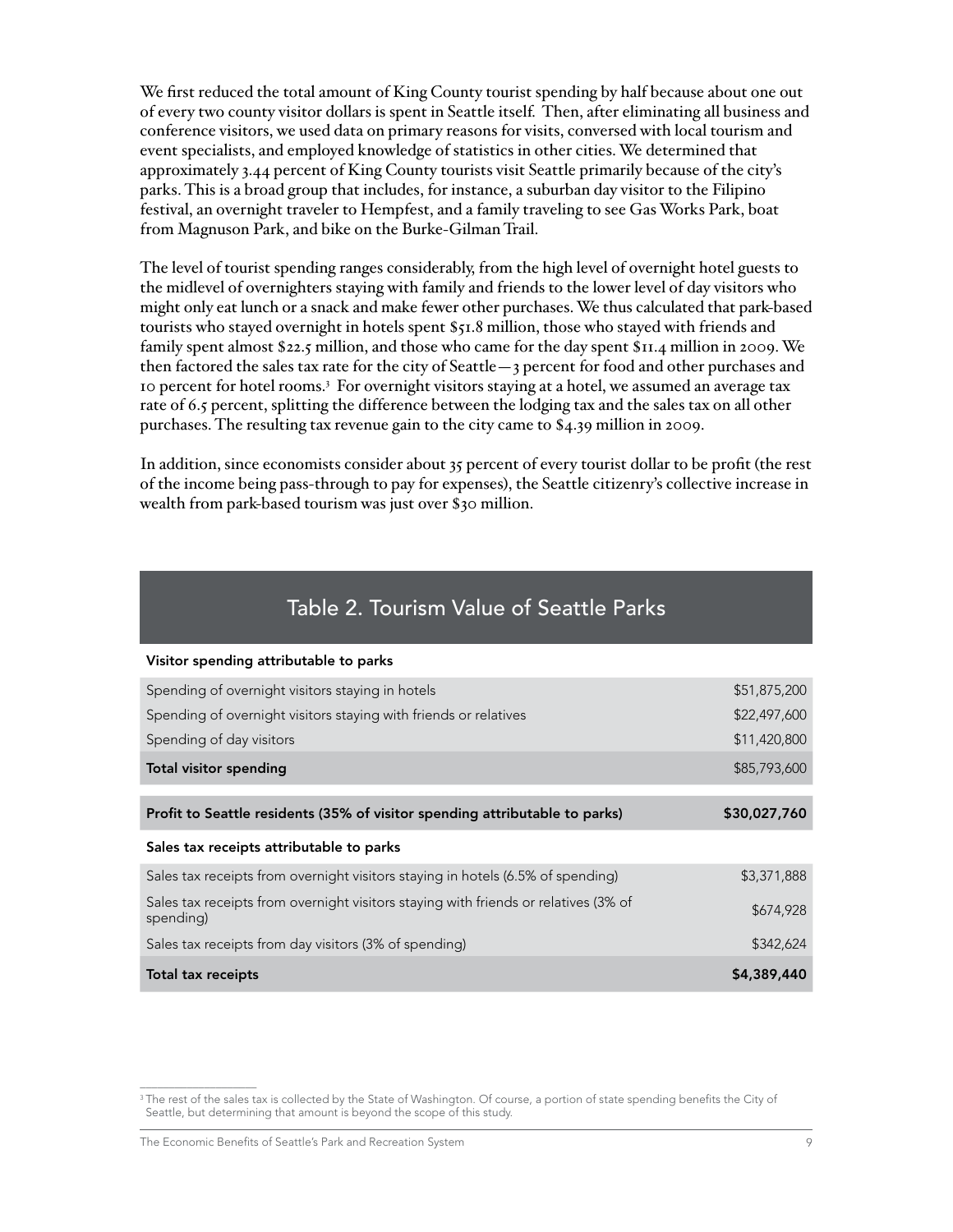## 3. Direct Use Value

Perhaps even more important than their indirect value for property and tourism, Seattle parks provide huge direct benefit to residents: scores of playgrounds, nature trails in Discovery Park, basketball and tennis courts in Jefferson Park, gyms in numerous community centers, the golf course at Green Lake Park, the pickup Frisbee fields of Cal Anderson Park, and much more. Economists call activities on these facilities "direct uses."

Even though most direct uses in Seattle parks are free of charge, economists can still calculate their value by determining the consumer's "willingness to pay" for the recreation experience in the private marketplace. In other words, if Seattle's park system were not available, how much would the resident (or "consumer") pay for similar experiences in commercial venues? Thus, rather than income, the direct use value represents the amount of money residents save by not having to pay market rates to indulge in the many park activities they enjoy.



The Burke-Gilman Trail. If Seattle residents didn't have public access to park and trail amenities, they would have to spend millions of dollars to obtain these benefits from the private marketplace.

The data for quantifying the benefits received by direct users stems from a detailed, professionally conducted, random-digit-dialed telephone survey on park use of 600 Seattle residents. The model used is the "unit day value" method as documented in Water Resources Council recreation valuation procedures by the U.S. Army Corps of Engineers. The unit day value model counts park visits by specific activity, assigning each activity a dollar value. For example, playing in a playground is worth \$3.50 each time to each user. Running, walking, or in-line skating on a park trail is worth \$4, as is playing a game of tennis on a public court. For activities for which a fee is charged, such as golf, using a weight room, or

playing league sports, only the "extra value" (if any) is assigned: that is, if a round of golf costs \$20 on a public course and \$80 on a private course, the direct use value of the public course would be \$60. Under the theory that the second and third repetitions of a park use in a given period are slightly less valuable than the first use (i.e., the value to a child of visiting a playground the sixth time in a week is somewhat lower than the first), we incorporated an estimated sliding scale of diminishing returns for heavy park users. For example, playground value diminishes from \$3.50 for the first time to \$2.25 for the sixth time in a week. We also estimated a seasonal length for different park uses to take into account reduced participation at certain times of the year. (Although some people are active in parks 365 days a year, we chose to be conservative and eliminated seasons with low participation levels. Naturally, some activities such as using an indoor community center or pool are year-round.)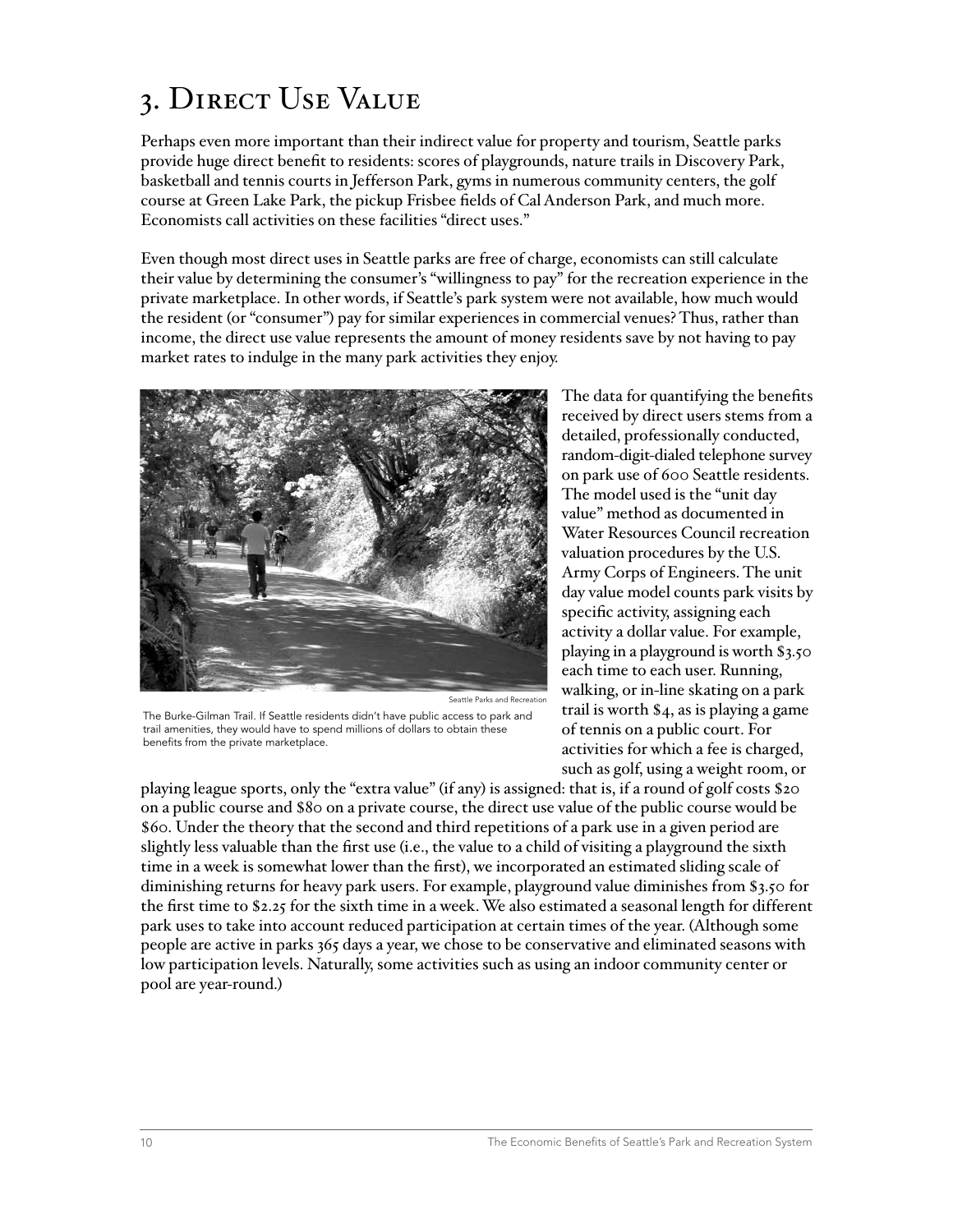The phone survey, which has an accuracy level of plus or minus 3 percent, revealed residents' park activities and the number of times residents engaged in each activity. Residents were asked to answer for themselves; a representative proportion of adults with children under the age of 18 were also asked to respond for one of their children.4

The result of the Direct Use Calculator was \$447,501,085 for 2010.

While it can be claimed that this very large number is not as "real" as the numbers for tax or tourism revenue, it nevertheless has true meaning. Certainly, not all these activities would take place if each had to be purchased, but Seattle residents are unquestionably getting pleasure and satisfaction from their use of the parks. If they had to pay and if they consequently reduced some of this use, they would be "poorer" from not doing some of the things they enjoy.

| Table 3. Direct Use Value of Seattle Parks                                             |                      |                            |               |
|----------------------------------------------------------------------------------------|----------------------|----------------------------|---------------|
| Facility/activity                                                                      | <b>Person-visits</b> | Average value<br>per visit | Value         |
| General park use (playgrounds, trails, dog walking,<br>picnicking, sitting, etc.)      | 97,427,055           | \$1.95                     | \$260,718,966 |
| Sports facility uses (tennis, team sports, bicycling,<br>running, etc.)                | 38,515,753           | \$3.38                     | \$155,335,172 |
| Special uses (fishing, kayaking, gardening, festivals,<br>concerts, attractions, etc.) | 4.648.049            | \$6.77                     | \$31,446,947  |
| Total value of direct use of parks                                                     |                      |                            | \$447,501,085 |

\_\_\_\_\_\_\_\_\_\_\_\_\_\_\_\_\_\_\_\_

<sup>&</sup>lt;sup>4</sup> The survey covered only Seattle residents; the value from nonresident users is captured under tourism.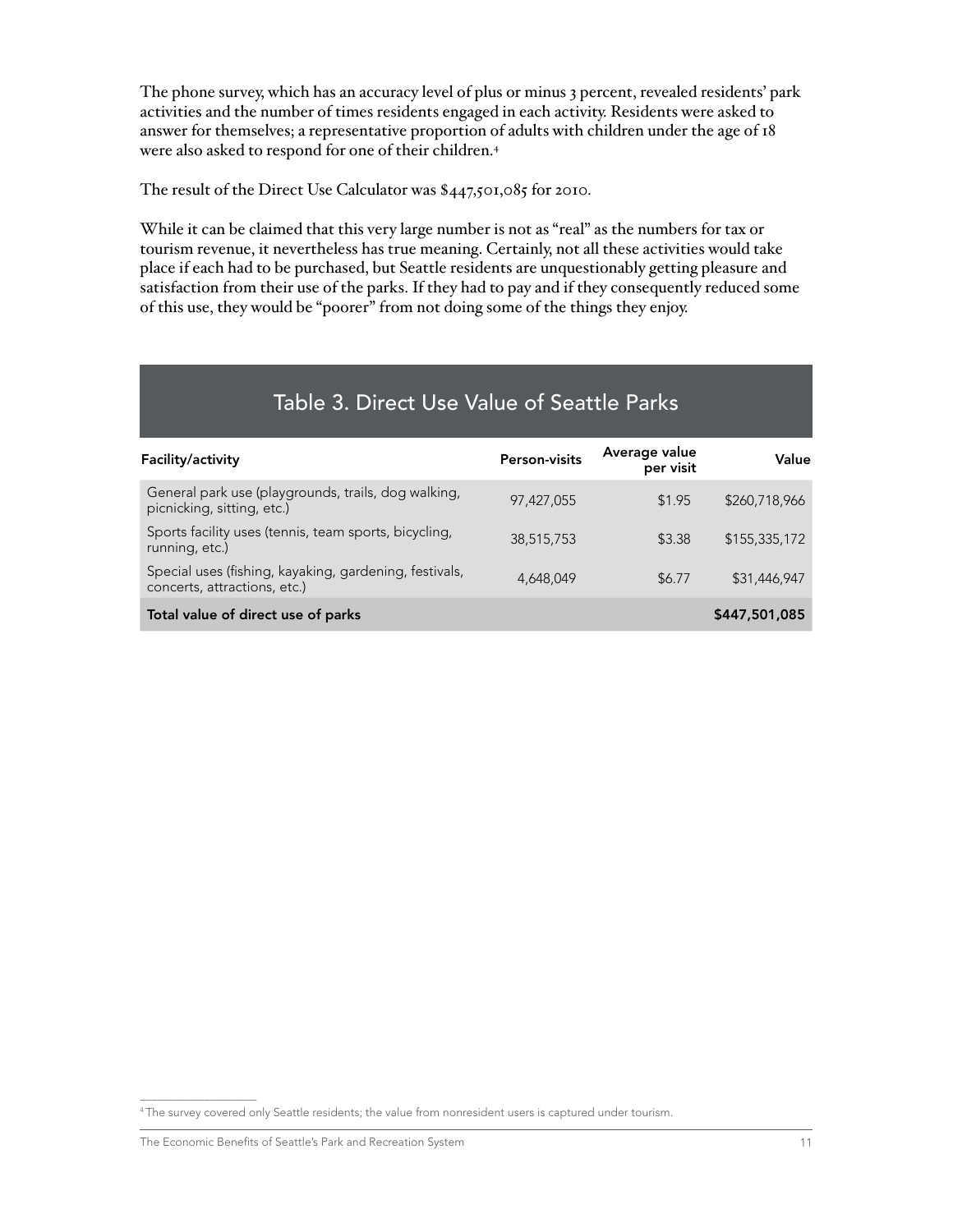# 4. Health Value

There is increasing evidence from experts that obesity and physical inactivity have become a major public health problem that has expensive economic consequences. A report released in August 2009 by the U.S. Centers for Disease Control and Prevention estimated that \$147 billion in added costs could be attributed to obesity the previous year. Experts have called for a more active lifestyle, and research suggests that nearby parks, programming at playgrounds, and a walkable urban environment can help people increase their level of physical activity. From the Burke-Gilman Trail, to the tennis courts in Jefferson Park, to the organized sports provided by the Associated Recreation Council, parks and programs help residents become and stay healthier.

The Health Benefits Calculator measures the collective economic savings that Seattle residents realized by their active use of parks. The key data input for determining medical cost savings is the number of park users indulging in a sufficient amount of physical activity to make a difference. The CDC defines this as at least 150 minutes of moderate activity or at least 75 minutes of vigorous activity per week.

The same telephone survey that collected the direct use data (see page 10) also determined residents' physical activities and their frequency. The survey also identified older user respondents by age since seniors typically incur two or more times the medical care costs of younger adults. In order to modify the results to serve the health benefits study, low-heart-rate uses such as picnicking, sitting, strolling, and birdwatching were eliminated. Also, all respondents who engaged in strenuous activities fewer than three times per week were dropped as not being active enough



Seattle Parks and Rec

Rock climbing with the Outdoor Opportunities program. Parks improve their users' health and reduce healthcare costs by providing a venue for different types of outdoor exercise.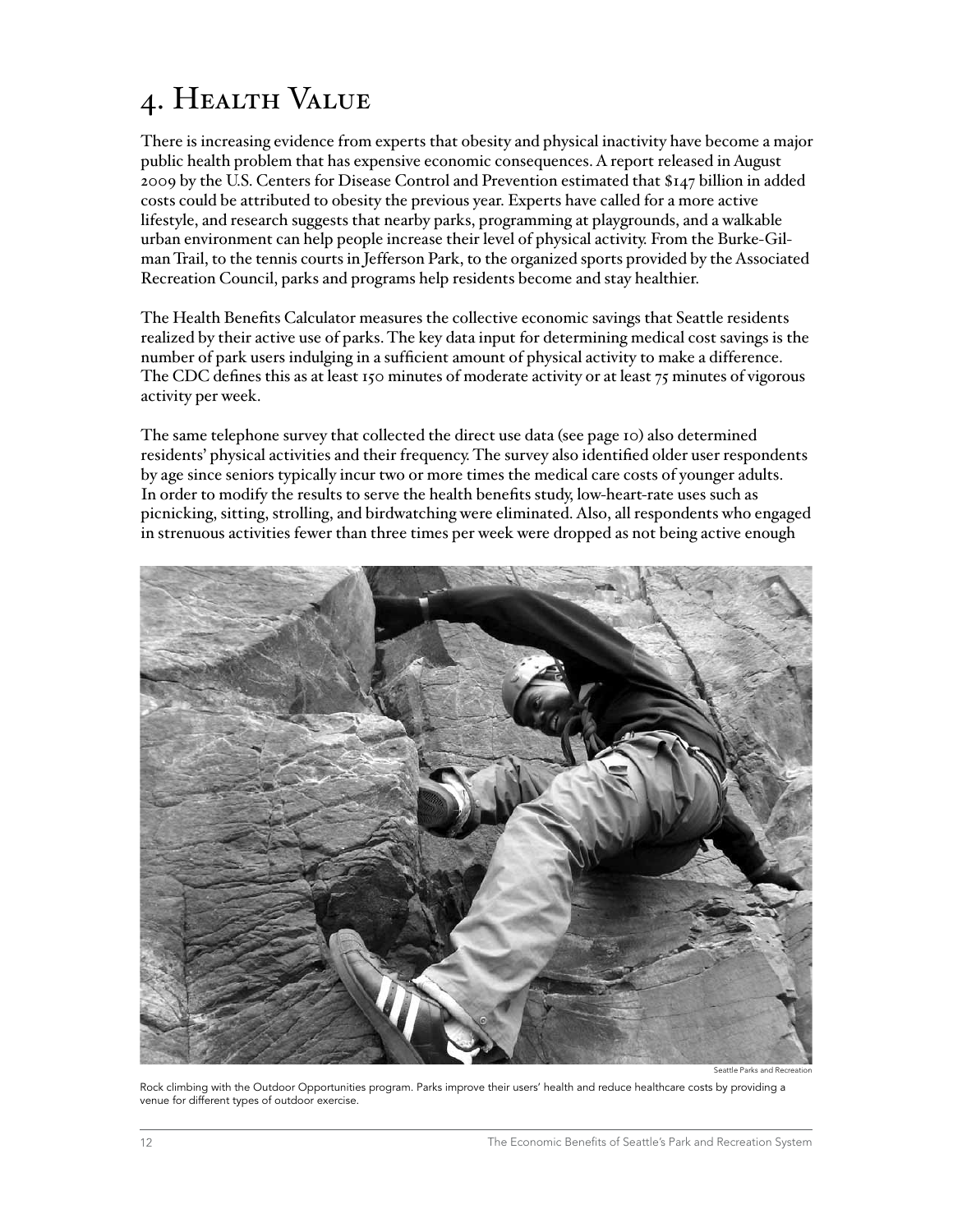for health benefit, in accordance with CDC guidelines. Likewise, for less vigorous activity, respondents were not valued if they did not engage in activities at least four times per week. Based on studies from seven different states, we assigned a value of \$351 as the medical savings for those who exercise regularly. For persons over the age of 65, that value has been doubled to \$702. The calculator then makes one additional computation, applying a small multiplier (0.95) to reflect the fact that Washington medical care costs are  $5$  percent lower than those of the United States as a whole.

In Seattle, we estimated that 179,061 residents—165,926 younger than 65 and 13,135 older than 65—engaged actively enough in parks to cut their health costs. The combined health savings due to park use for 2010 was \$64,087,756.

#### Table 4. Health Value of Seattle Parks

#### Adults younger than 65 years of age

| Average annual medical care cost difference between active and inactive persons<br>younger than 65 years of age | \$351        |
|-----------------------------------------------------------------------------------------------------------------|--------------|
| Number of adults younger than 65 years of age physically active in parks*                                       | 165,926      |
| Medical care cost savings subtotal                                                                              | \$58,240,026 |
| Adults 65 years of age and older                                                                                |              |
| Average annual medical care cost difference between active and inactive persons 65<br>years of age and older    | \$702        |
| Number of adults 65 years of age and older physically active in parks*                                          | 13,135       |
| Medical care cost savings subtotal                                                                              | \$9,220,770  |
|                                                                                                                 |              |
| Subtotals combined                                                                                              | \$67,460,796 |
| Regional multiplier for medical care costs                                                                      | 0.95         |
| Total annual value of medical care cost savings attributable to parks                                           | \$64,087,756 |

\*Calculations are based on adults engaging in moderate or vigorous activity as defined by the CDC.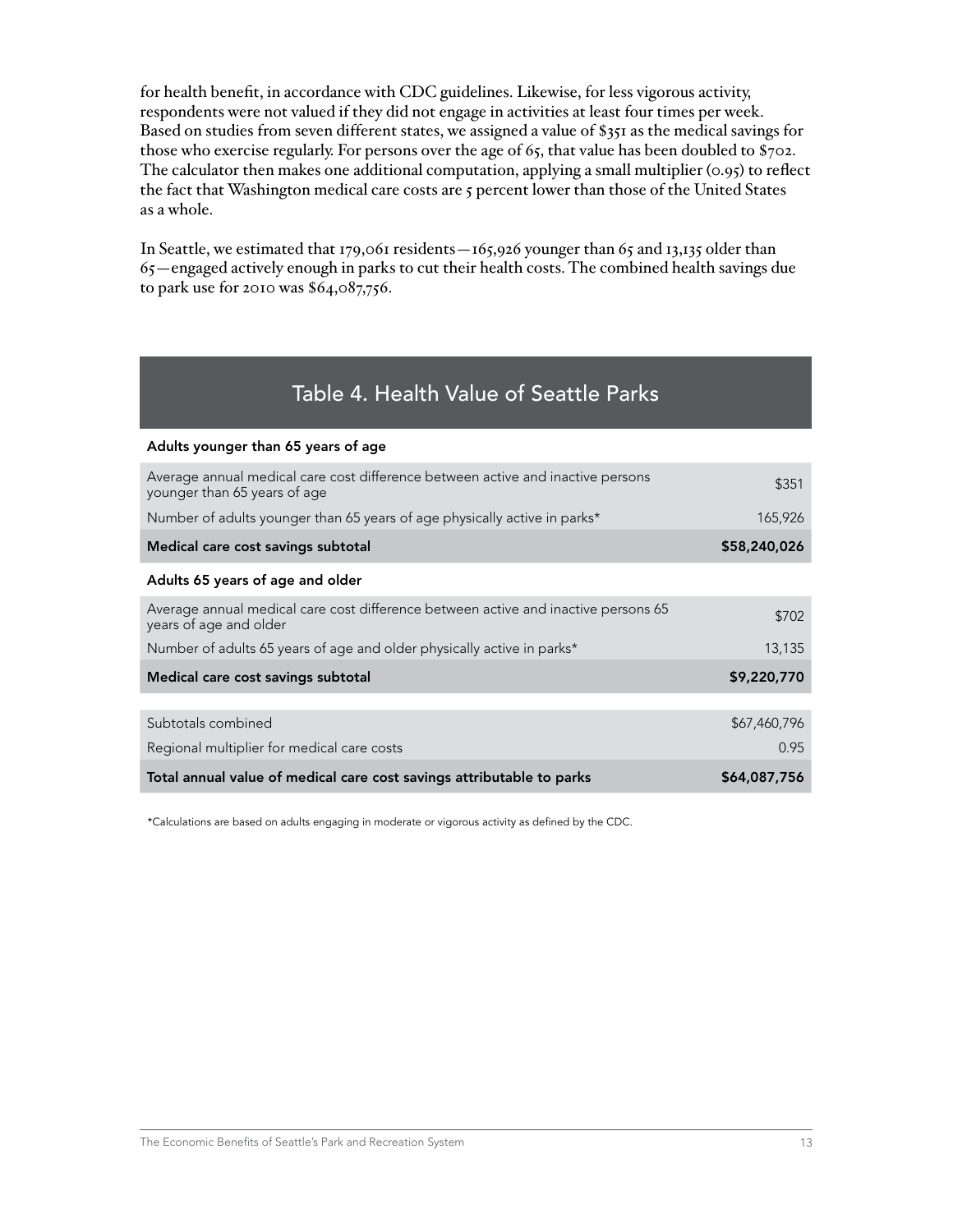# 5. Community Cohesion Value

Along with schools, churches, and other social gathering spaces, parks are key sources of community cohesion. Studies show that the institutions and places that make up this web of human relationships can make a neighborhood stronger, safer, and more successful. This network, for which urbanist Jane Jacobs coined the term "social capital," is strengthened in some communities by parks. From playgrounds, sports fields, swimming pools, and ice skating rinks, to park benches, chessboards, and flower gardens, parks offer opportunities for people of all ages to communicate, compete, interact, learn, and grow. The acts of improving, renewing, or even saving a park can build extraordinary levels of social capital in a neighborhood that may be suffering from fear and alienation partially owing to the lack of safe public spaces. Groups such as the Seattle Parks Foundation, the Friends of Seward Park, and the Cal Anderson Park Alliance have garnered support for parks and gathered neighbors for their cause.

The economic value of social capital is not entirely identifiable and is in some ways priceless, but it is possible to tally up a proxy based on real numbers—the amount of time and money that residents donate to their parks. Seattle has thousands of park volunteers who do everything from picking up trash and pulling weeds to planting flowers, raising playgrounds, teaching about the environment, educating public officials, and contributing dollars toward a better city.

To arrive at the proxy number, we tallied all the financial contributions made to "friends of parks" groups, community park organizations, nonprofits, and



Pelly Place. Parks are places where people come together. The economic value of this social capital can be measured in volunteer hours and the contributions of nonprofit groups.

foundations in 2009, the most recent year available. We also included all the hours of volunteer time donated directly to the city's adopt-a-park and other volunteer programs as well as to park organizations; we then multiplied the hours by the \$20.85 value assigned to volunteerism in 2009 by the Washington, D.C.-based organization Independent Sector.

The result of the Community Cohesion calculation for the city of Seattle—financial contributions plus the dollar value of people's time—was \$9,537,639.

## Table 5. Community Cohesion Value of Seattle Parks

| Dollars donated                              | \$2,212,992 |
|----------------------------------------------|-------------|
| Hours of time donated (51 organizations)     | 351,302     |
| 2009 value of a volunteer hour               | \$20.85     |
| Value of hours donated (line 2 times line 3) | \$7,324,647 |
| Total community cohesion value               | \$9,537,639 |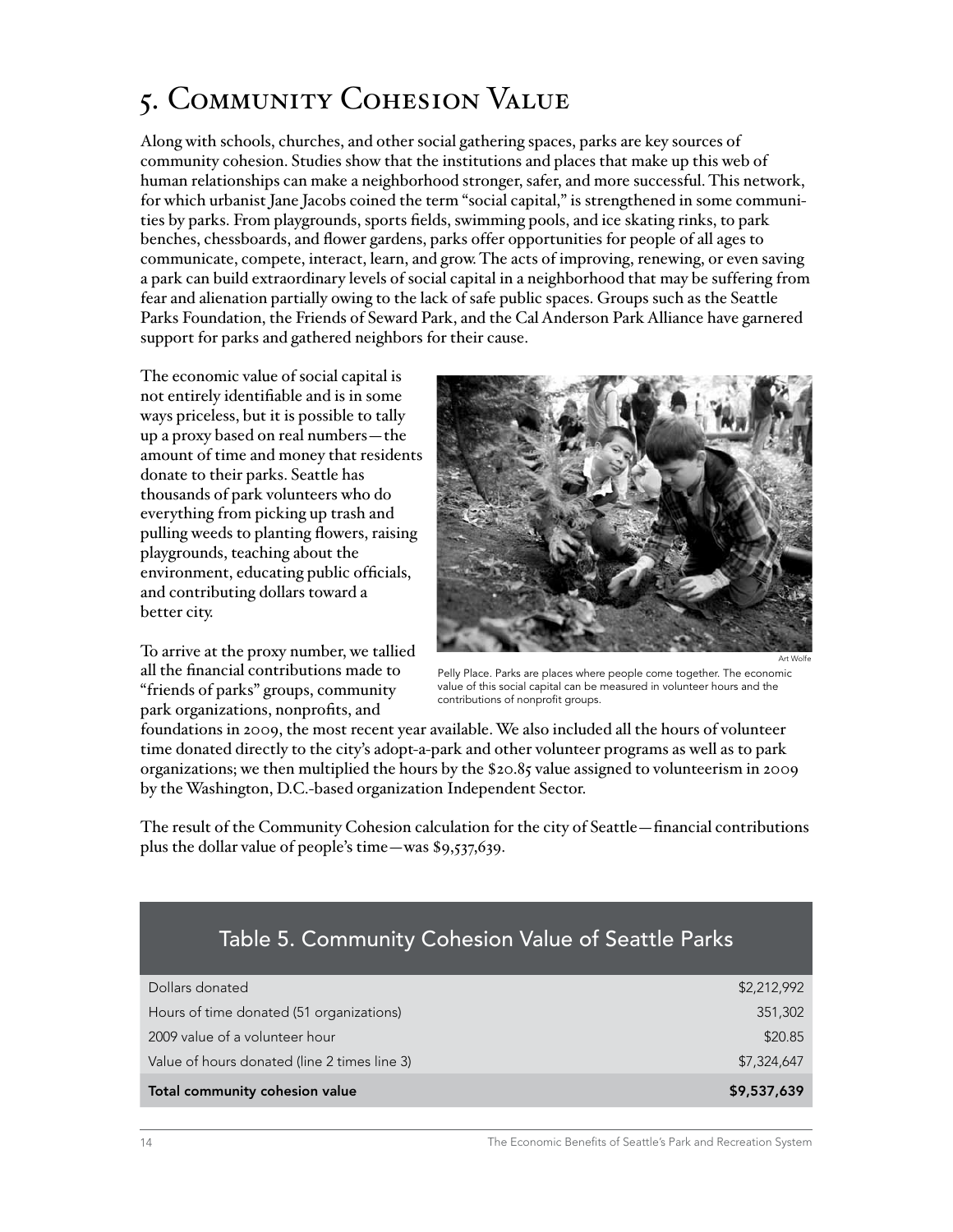## 6. Stormwater Retention Value

Stormwater runoff is a significant problem in cities. When rain flows off roads, sidewalks, and other impervious surfaces, it carries pollutants with it, causing significant ecological problems.

The lush parks of Seattle, from the trees of Ravenna Park to the large absorbent surfaces of Discovery and Magnuson Parks, reduce stormwater management costs by capturing precipitation and/or slowing its runoff. Large permeable surface areas allow precipitation to infiltrate and recharge the groundwater. Also, vegetation provides considerable surface area that intercepts and stores rainwater, allowing some to evaporate before it ever reaches the ground. In effect, urban green spaces function like mini-storage reservoirs and are the original form of green infrastructure.



Our calculation methodology compares actual runoff with parks against the theoretical runoff that would occur if there were no parks. To determine the water retention value of Seattle's parks, we compared the perviousness of the entire park system with the perviousness of the more built-up surrounding city as a whole. The parks are largely pervious, of course, although they also contain impervious roadways, asphalt trails, parking areas, buildings, and hard courts.

High Point Pond. Parks are green infrastructure, filtering and absorbing stormwater otherwise bound for the city's gutters and sewer system.

Next, we analyzed the same data for the amount

of perviousness of the rest of Seattle—in other words, the city without its parkland. The pervious land consists largely of residential front and backyards and private natural areas such as cemeteries, institutional grounds, and office campuses. Naturally, the city as a whole has a higher percentage of hardscape than its parks.

Third, we plugged in the amount and characteristics of rainfall for the city. Seattle receives just under 39 inches of precipitation per year, largely in the form of fall-winter-spring drizzle.

The Western Research Station of the U.S. Forest Service in Davis, California, has developed a sophisticated model to estimate the value of retained stormwater runoff due to vegetation. Inputs to the model consist of geographic location, climate region, surface permeability index, park size, land cover percentages, and types of vegetation. Using that, we compared the modeled runoff with the hypothetical runoff that would leave the same acreage developed at the average density of Seattle (i.e., with streets, rooftops, parking lots, etc.). In other words, how much more water would flow off the land if Seattle had no parks? This number comes to 171,358,581 cubic feet of water per year.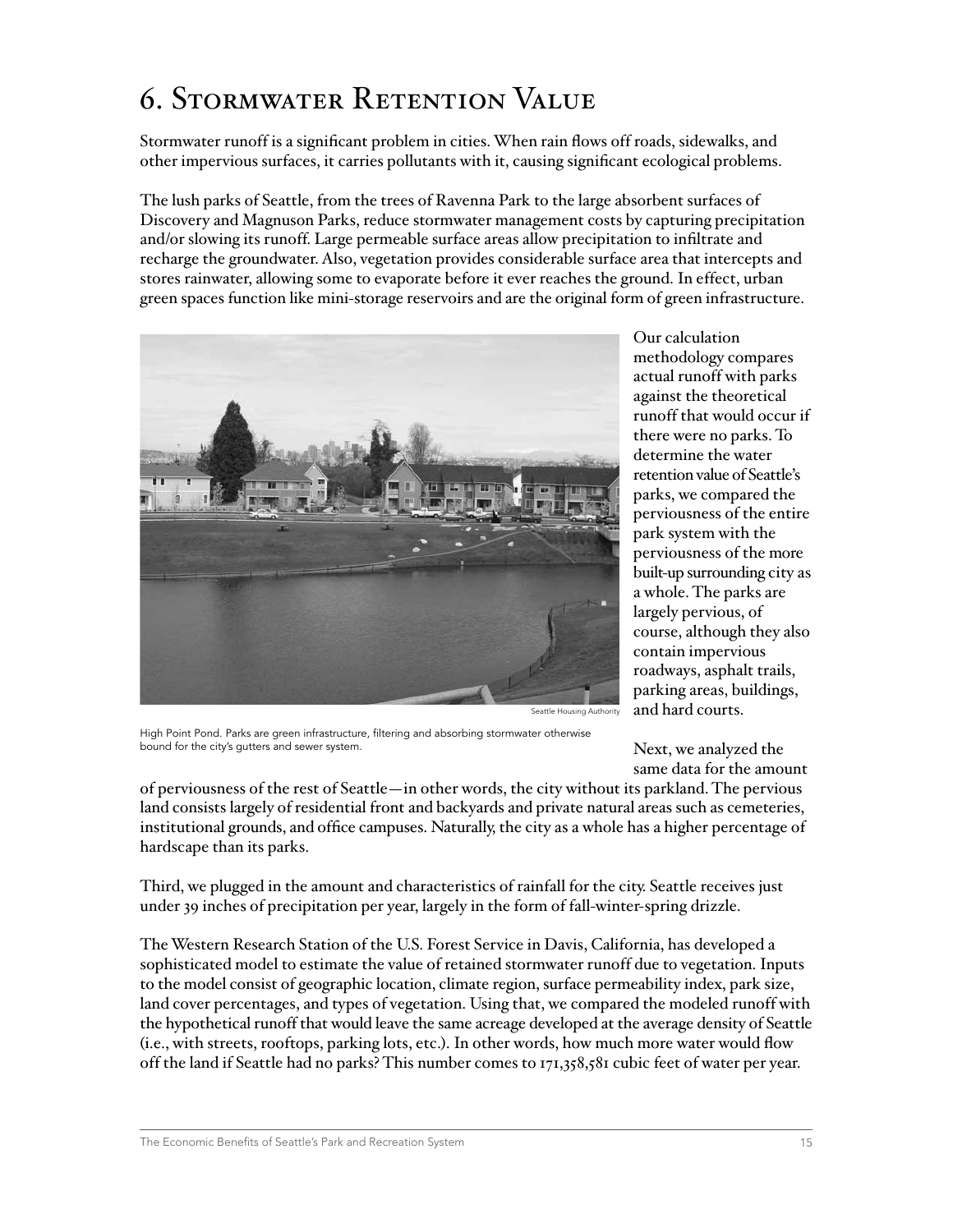The final step is to calculate what it costs to manage stormwater using "hard" infrastructure (e.g., concrete pipes, sewers, large holding tanks, and the like). This is not a generally known number and, in fact, is difficult to ascertain. Therefore, to obtain an estimate, we divided citywide spending on stormwater facilities for 2009 by the total amount of water conveyed by the city's system (i.e., the rain falling on the developed areas of the city). This works out to a cost for stormwater conveyance of \$0.0135 per cubic foot.5

Thus, by knowing the stormwater retained by the parks and what the cost of treating that water would have been, we obtained a total annual Stormwater Retention Value of \$2.3 million for the park system of Seattle.<sup>6</sup>

## Table 6. Stormwater Retention Value of Seattle Parks (Typical Year)

| <b>Typical year</b>                                           | <b>Inches</b> | <b>Cubic feet</b> |
|---------------------------------------------------------------|---------------|-------------------|
| Rainfall                                                      | 38.95         | 773,112,318       |
| Runoff from parkland                                          |               | 170,915,287       |
| Runoff from same acreage if there were no parks (theoretical) |               | 342,273,869       |
| Runoff reduction due to parks                                 |               | 171,358,581       |
| Cost of treating stormwater (per cubic foot)                  |               | \$0.0135          |
| Total savings from runoff reduction attributable from parks   |               | \$2,313,341       |

\_\_\_\_\_\_\_\_\_\_\_\_\_\_\_\_\_\_\_\_

<sup>&</sup>lt;sup>5</sup>This is likely a low number because it does not fully account for the far greater initial costs of the system that have been paid off since pipes were laid down.

<sup>&</sup>lt;sup>6</sup> We also obtained an alternative estimate from city stormwater staff using billing records. In 2009, the Seattle Parks and Recreation Department was assessed \$3.3 million in drainage fees based on the parkland's rate of imperviousness. However, if parks had the same rate of imperviousness as the rest of the city, the department would have been assessed \$7.3 million. The rate structure thus implies a \$4 million value to the runoff reduction of parks, an even higher estimate than ours.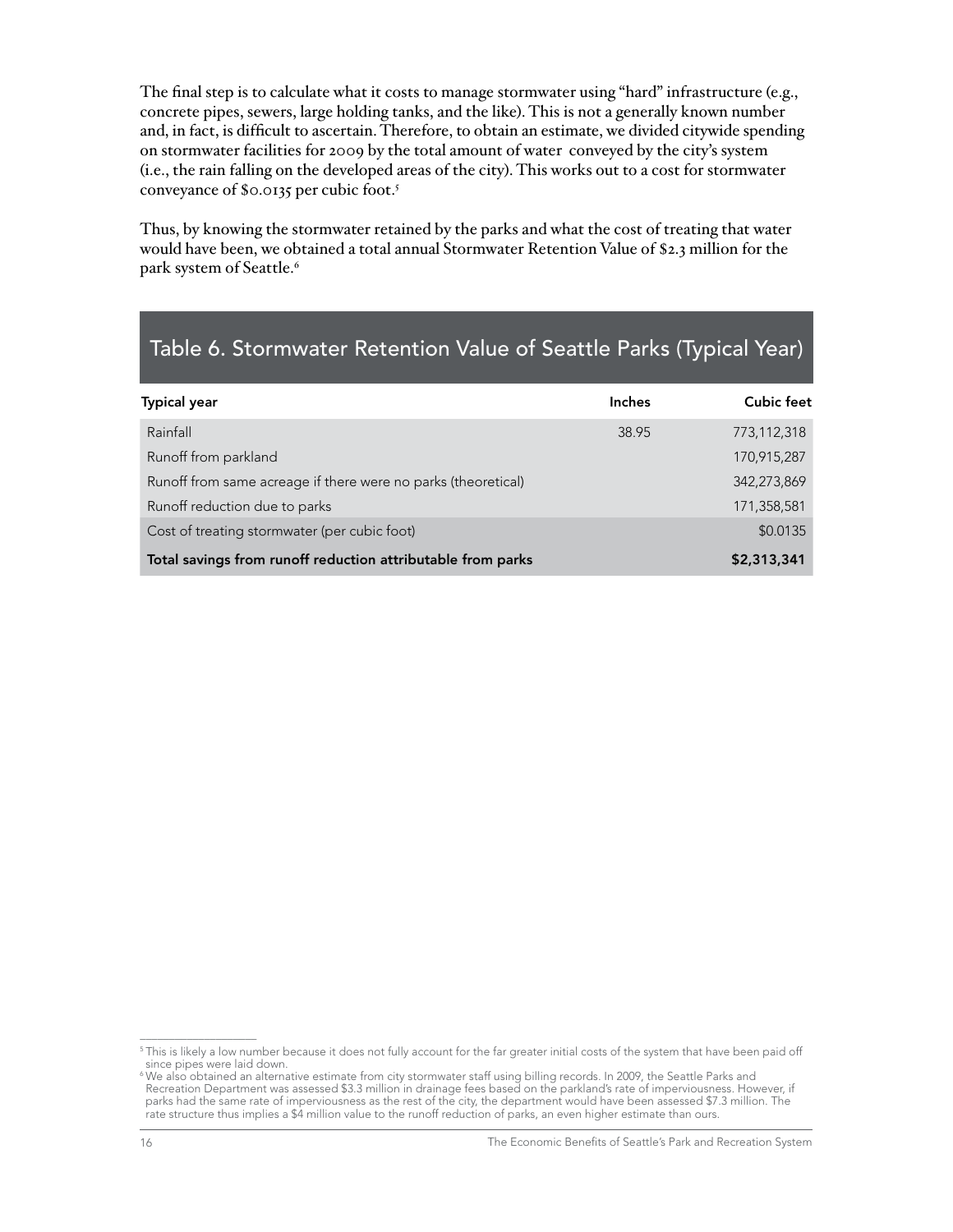## 7. Air Pollution Removal Value

Air pollution in cities can harm health and damage structures, creating both environmental and economic problems. Human cardiovascular and respiratory systems can be affected with broad consequences for health costs and productivity—something seen in the many urban-dwelling children with asthma. In addition, acid deposition, smog, and ozone increase the need to clean, repair, or repaint buildings, bridges, and other costly infrastructure.

With its cool, slightly dry summers and damp winters, Seattle is a place where vegetation abounds, and the "urban green" of park trees and shrubs have the ability to remove air pollutants such as nitrogen dioxide, sulfur dioxide, carbon monoxide, ozone, and some particulate matter. Leaves absorb gases and particulates adhere to the plant surface.

The Northeast Research Station of the U.S. Forest Service in Syracuse, New York, has designed a calculator to estimate air pollution removal by urban vegetation. This program, which is based on the Forest Service's earlier Urban Forest Effects (UFORE) model, is location-specific, taking into account the air characteristics of the city of Seattle. Cities generate dissimilar results based not only on numbers of trees but also on differences in ambient air quality.

Using aerial photography and computerized mapping, we obtained land cover information for all of Seattle's parks. (Seattle has numerous trees on private property as well as on streets, but this study counts only the value of park trees.) We calculated that 48.1 percent of the city's 5,468 acres of parks—2,630 acres—are tree-covered.



Kobe Terrace. Vegetation in Seattle parks helps clear the air of pollutants.

Joe Mabel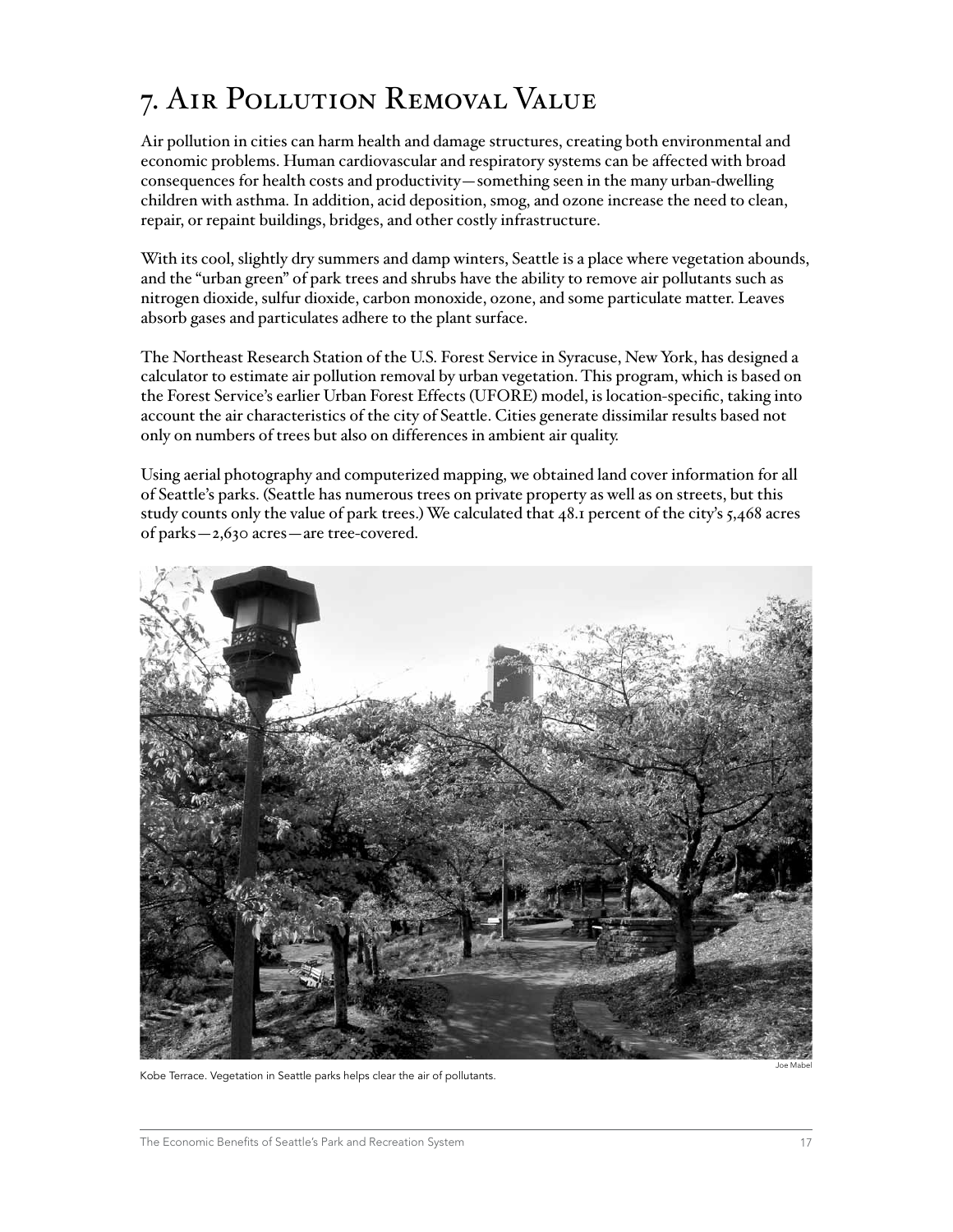We then considered the pollutant flow through the area within a given time period (known as pollutant flux), taking into account the concentration of pollutants and the velocity of deposition. (The calculator uses 2000 Environmental Protection Agency hourly pollution concentration data.) We also took into account the resistance of the tree canopy to the air, the behavior of different types of trees and other vegetation, and seasonal leaf variation. We then multiplied the total pollutant flux by tree-canopy coverage to estimate pollutant removal. Finally, we determined the monetary value by multiplying by the median U.S. externality values for each pollutant. The externality value refers to the amount it would otherwise cost to prevent a unit of that pollutant from entering the atmosphere. For instance, the externality value of preventing the emission of a short ton of carbon dioxide is \$870; the externality value of the same amount of sulfur dioxide is \$1,500.

The result of the Air Quality Calculator for the park system of Seattle in 2010 was a savings of \$526,769.

|                      | Tons removed | Savings per<br>ton removed | <b>Pollutant removal</b><br>value |
|----------------------|--------------|----------------------------|-----------------------------------|
| Carbon dioxide       | 7.61         | \$870                      | \$6,624                           |
| Nitrogen dioxide     | 17.55        | \$6,127                    | \$107,533                         |
| Ozone                | 38.76        | \$6,127                    | \$237,502                         |
| Particulate matter   | 36.34        | \$4,091                    | \$148,674                         |
| Sulfur dioxide       | 17.62        | \$1,500                    | \$26,436                          |
| <b>Total savings</b> |              |                            | \$526,769                         |

#### Table 7. Air Pollution Removal Value of Seattle Parks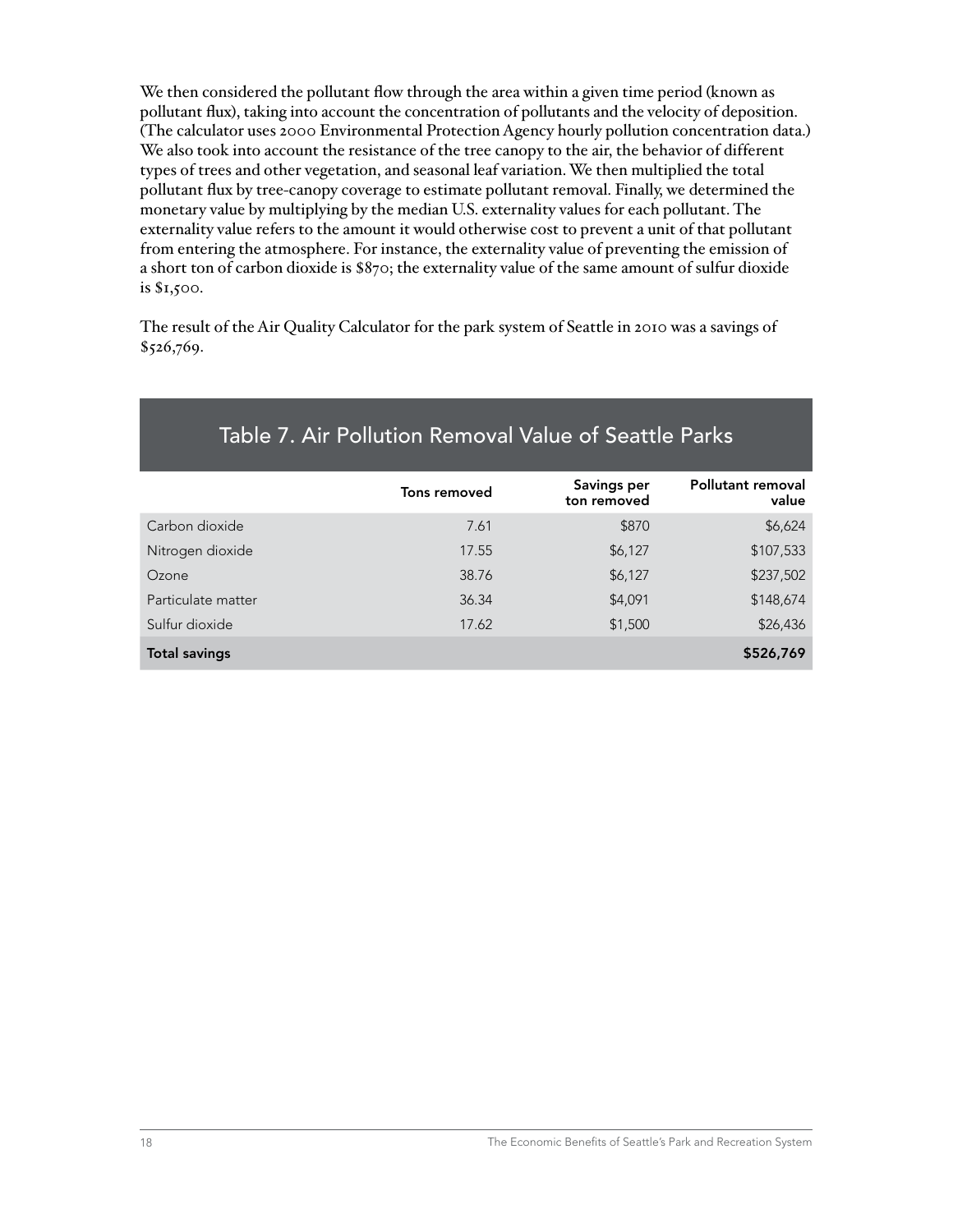## **CONCLUSION**

While reams of urban research have been carried out on the economics of housing, manufacturing, retail, and even the arts, there has been until now no comprehensive study in Seattle on the worth of the city's park system. The Trust for Public Land believes that answering this question—How much value does a city park system bring to a city?—can be profoundly helpful and useful. For the first time, parks can be assigned the kind of numerical underpinning long associated with transportation, trade, housing, and other sectors. Urban analysts will be able to obtain a major piece of missing information about how cities work and how parks fit into the equation. Housing proponents and other urban constituencies will potentially be able to find a new ally in city park advocates. And mayors, city councils, and chambers of commerce may uncover the solid, numerical motivation to strategically acquire parkland in balance with community development projects.

Seattle would not be the Emerald City without its lush offerings of parks, parkways, and trails. From Seward Park's forest, to Discovery Park's trails, to the development-enhancing power of Lake Union Park, Seattle provides outstanding value to residents and visitors alike—and the city reaps the benefits.

Research by economists Gerald Carlino and Albert Saiz has concluded that metropolitan areas rich in amenities such as parks, historic sites, museums, and beaches have "disproportionately attracted highly educated individuals and experienced faster housing price appreciation." Additional research and writing by academics such as Richard Florida and John Crompton have indicated that great parks, trails, and recreational amenities are key ingredients to attracting talent and distinguishing a city as good place to live.

This study has shown local benefits from Seattle's parks on property values and taxes, increased economic development and tax revenue from tourism, improved quality of life from publicly available amenities, a healthier and more interconnected citizenry, and an enhanced ability to deal with the environmental challenges of stormwater management and air pollution.

Determining the economic value of a city park system is a science still in its infancy. More research and analysis are needed regarding park usership, park tourism, adjacent property transactions, water runoff and retention, and other measures. In fact, every aspect of city parks—from design, to management, to programming, to funding, to marketing—will benefit from much deeper investigation and analysis. This study is offered as a mechanism to begin a conversation about the present and future role of parks within the life—and economy—of Seattle.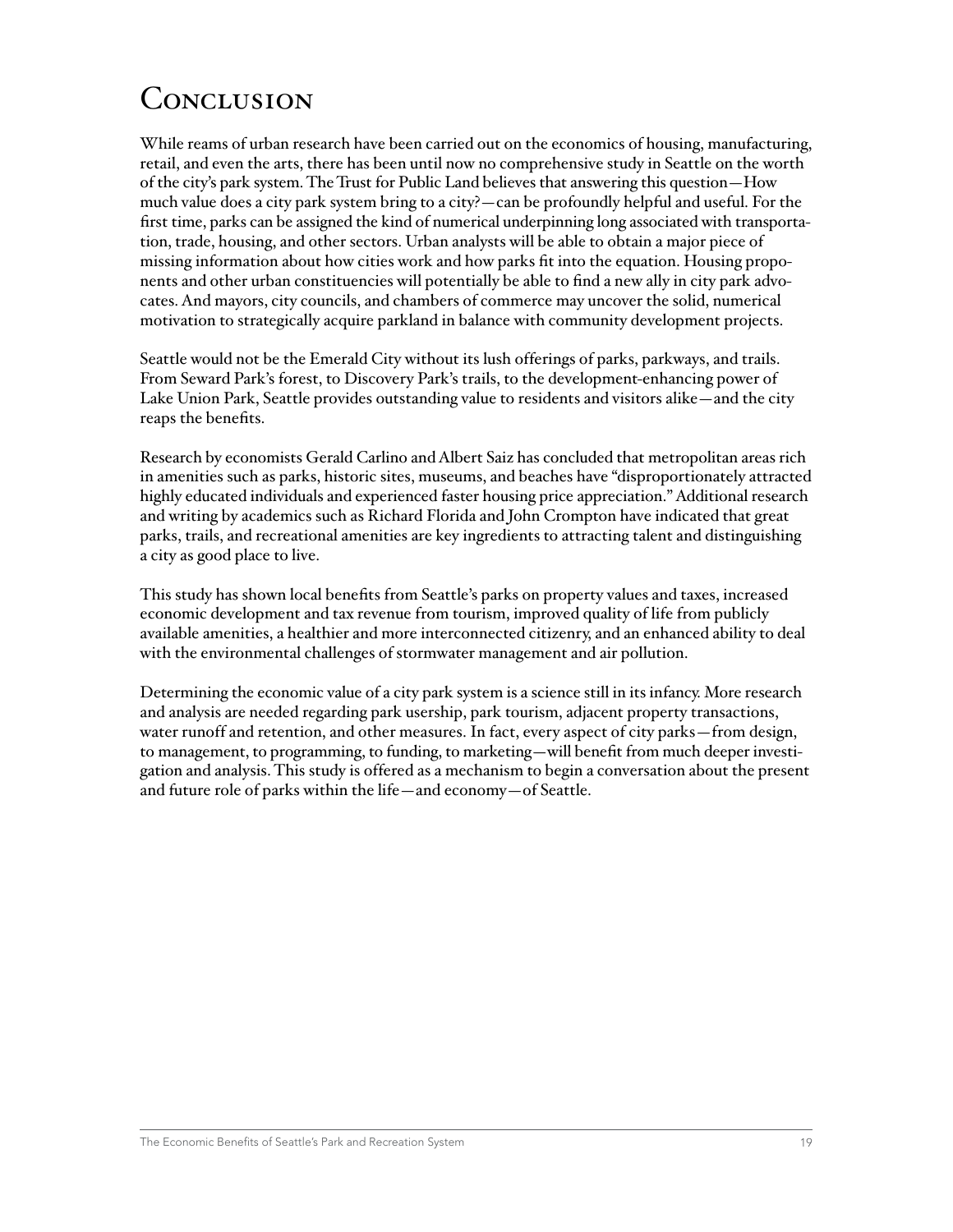## Appendix I – Acknowledgments

The report was commissioned and funded by the City of Seattle and Seattle Parks Foundation.

The principal authors were Peter Harnik, director of the Center for City Park Excellence, and Ben Welle, assistant director, with help from Coleen Gentles, marketing director, and Elissa Hoagland, intern. Brenda Faber of Fore Site Consulting provided GIS support. Special thanks go to Eric Friedli (acting deputy superintendent) and Rodney Young (GIS specialist) of the Seattle Parks and Recreation Department. Major consultation on the underlying economic formulas for this study was provided by:

David Chenoweth, Ph.D., Health Management Associates, New Bern, North Carolina John Crompton, Ph.D., Department of Park, Recreation, and Tourism Sciences, Texas A&M University E. G. McPherson, Ph.D., U.S. Forest Service Western Research Station, Davis, California Sarah Nicholls, Ph.D., Department of Park, Recreation, and Tourism Resources, Michigan State University David Nowak, Ph.D., U.S. Forest Service Northeast Research Station, Syracuse, New York Dan Stynes, Ph.D., Department of Park, Recreation, and Tourism Resources, Michigan State University

We also thank the following individuals for their assistance:

Dawn Blanch, Seattle Parks and Recreation Cheryl Eastberg, Seattle Parks and Recreation Karen Daubert, former director, Seattle Parks Foundation Tim Gallagher, former superintendent, Seattle Parks and Recreation Leanne Galati, Seattle Public Utilities Sue Goodwin, Seattle Parks and Recreation Ron Harris White, Seattle Parks and Recreation Brice Maryman, SvR Design Mark Mead, Seattle Parks and Recreation Mike McGinn, mayor, City of Seattle Dewey Potter, Seattle Parks and Recreation Stanley Roe, King County Department of Assessments Rebecca Salinas, Seattle Parks and Recreation Michael Shiosaki, Seattle Parks and Recreation Kevin Stoops, Seattle Parks and Recreation Nathan Torgelson, Seattle Parks and Recreation Christopher Williams, acting superintendent, Seattle Parks and Recreation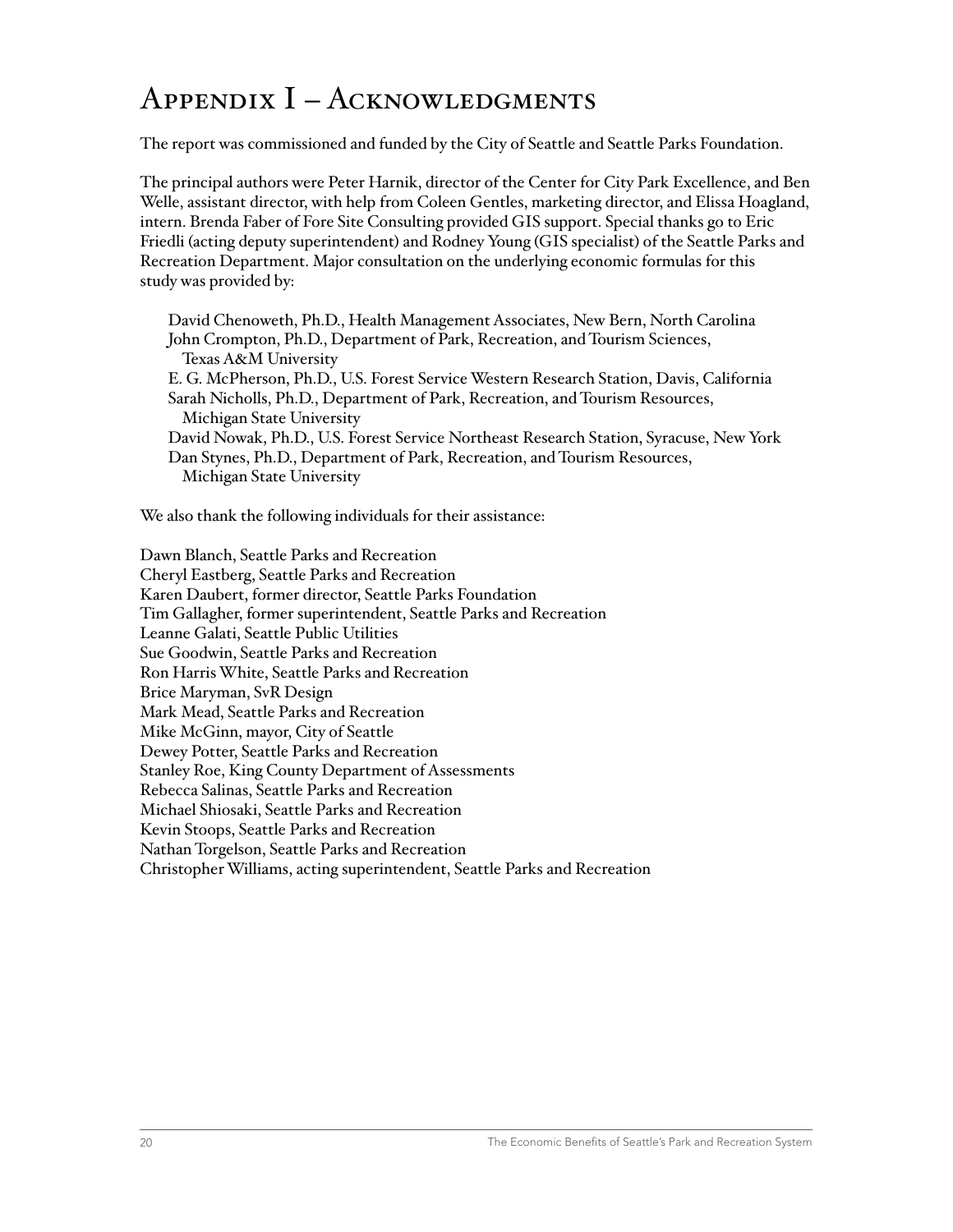## Appendix II – Colloquium Attendees

The following individuals took part in the Colloquium, "How Much Value Does a Park System Bring to a City," in October 2003.

Susan Baird, Denver Department of Parks and Recreation, Denver, Colorado Kathy Blaha, The Trust for Public Land, Washington, D.C. Blaine Bonham, Pennsylvania Horticultural Society, Philadelphia, Pennsylvania Glenn Brill, Ernst & Young, New York, New York Valerie Burns, Boston Natural Areas Network, Boston, Massachusetts Patrice Carroll, Philadelphia Managing Director's Office, Philadelphia, Pennsylvania Donald Colvin, Indianapolis Department of Parks and Recreation, Indianapolis, Indiana Ernest Cook, The Trust for Public Land, Boston, Massachusetts John Crompton, Texas A&M University, College Station, Texas Dick Dadey, City Parks Alliance, New York, New York Nancy Goldenberg, Philadelphia Center City Partners, Philadelphia, Pennsylvania Peter Harnik, The Trust for Public Land, Washington, D.C. Nancy Kafka, The Trust for Public Land, Boston, Massachusetts Alastair McFarlane, U.S. Department of Housing and Urban Development, Washington, D.C. Ken Meter, Crossroads Resource Center, Minneapolis, Minnesota Sarah Nicholls, Michigan State Univerisity, East Lansing, Michigan Joan Reilly, Pennsylvania Horticultural Society, Philadelphia, Pennsylvania Dan Stynes, Michigan State Univerisity, East Lansing, Michigan Patrice Todisco, Boston GreenSpace Alliance, Boston, Massachusetts Susan Wachter, University of Pennsylvania, Philadelphia, Pennsylvania Guijing Wang, Centers for Disease Control, Atlanta, Georgia Richard Weisskoff, Everglades Economics Group, North Miami, Florida Wayne Weston, Mecklenburg Parks and Recreation Department, Charlotte, North Carolina Jennifer Wolch, University of Southern California, Los Angeles, California Kathleen Wolf, University of Washington, Seattle, Washington Matt Zieper, The Trust for Public Land, Boston, Massachusetts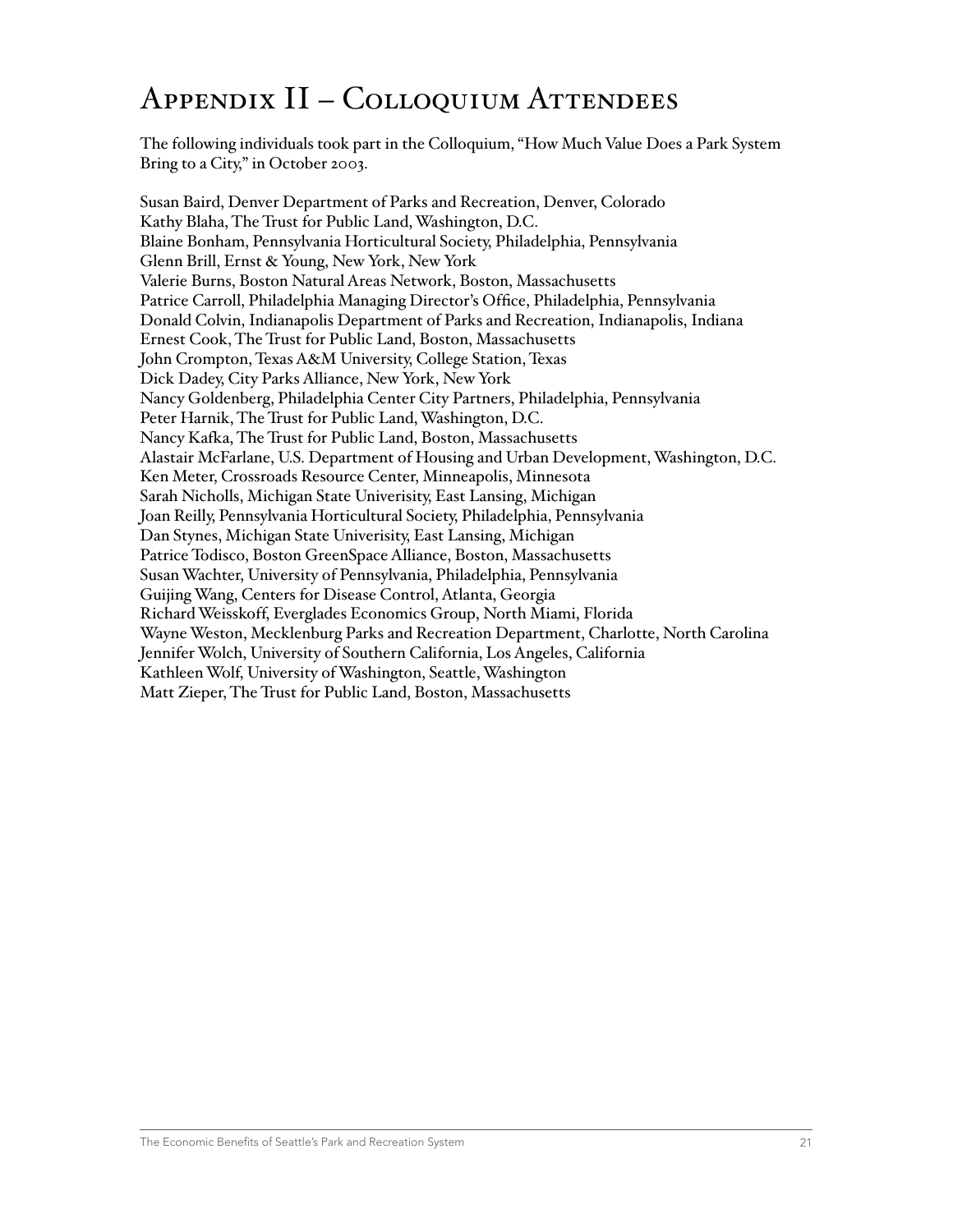## Appendix III – Resources Related to the Economic Value of Parks

Bedimo-Rung, A. L., A. J. Mowen, and D. Cohen. 2005. The significance of parks to physical activity and public health: A conceptual model. *American Journal of Preventive Medicine 28 (2S2): 159–168.*

Carlino, Gerald A., and A. Saiz. 2008. *Beautiful City: Leisure Amenities and Urban Growth.* FRB of Philadelphia Working Paper No. 08-22. Philadelphia, PA: Federal Reserve Bank of Philadelphia, http://papers.ssrn.com/sol3/papers.cfm?abstract\_id=1280157

Center for Urban Forest Research. *Collection of "Benefits and Cost" Research.* U.S. Forest Service. Davis, CA. http://www.fs.fed.us/psw/programs/cufr/research/studies.php?TopicID=2.

Correll, M., J. Lillydahl, H. Jane, and L. D. Singell. 1978. The effect of green belts on residential property values: Some findings on the political economy of open space. *Land Economics* 54 (2): 07–217.

Crompton, J. L. 2004. *The Proximate Principle: The Impact of Parks, Open Space and Water Features on Residential Property Values and the Property Tax Base*. Ashburn, VA: National Recreation and Park Association.

Ernst and Young. 2003. *Analysis of Secondary Economic Impacts of New York City Parks.* New York: New Yorkers for Parks.

Florida, Richard. 2005. *Cities and the Creative Class.* New York: Routledge.

Gies, E. 2006. *The Health Benefits of Parks: How Parks Keep Americans and Their Communities Fit and Healthy.* San Francisco: The Trust for Public Land.

Lutzenhiser, M., and N. Noelwahr. 2001. *The effect of open spaces on a home's sale price.* Contemporary Economic Policy 19 (3): 291–298.

McPherson, E. G. 1998. *Structure and sustainability of Sacramento's urban forest.* Journal of Arboriculture 24 (4): 174–190.

Miller, A. R. 2001. *Valuing Open Space: Land Economics and Neighborhood Parks.* Cambridge: Massachusetts Institute of Technology Center for Real Estate.

Nicholls, S., and J. L. Crompton. 2005. *The impact of greenways on property values: Evidence from Austin, Texas.* Journal of Leisure Research 37 (3): 321–341.

 . 2005. *Why do people choose to live in golf course communities?* Journal of Park and Recreation Administration 23 (1):  $37-52$ .

Nowak, D. J., D. E. Crane, and J. C. Stevens. 2006. *Air pollution removal by urban trees and shrubs in the United States.* Urban Forestry and Urban Greening 4: 115–123.

Nowak, D. J., D. E. Crane, J. C. Stevens, and M. Ibarra. 2002. *Brooklyn's Urban Forest.* USDA Forest Service General Technical Report. NE-290. Newtown Square, PA: U.S. Department of Agriculture.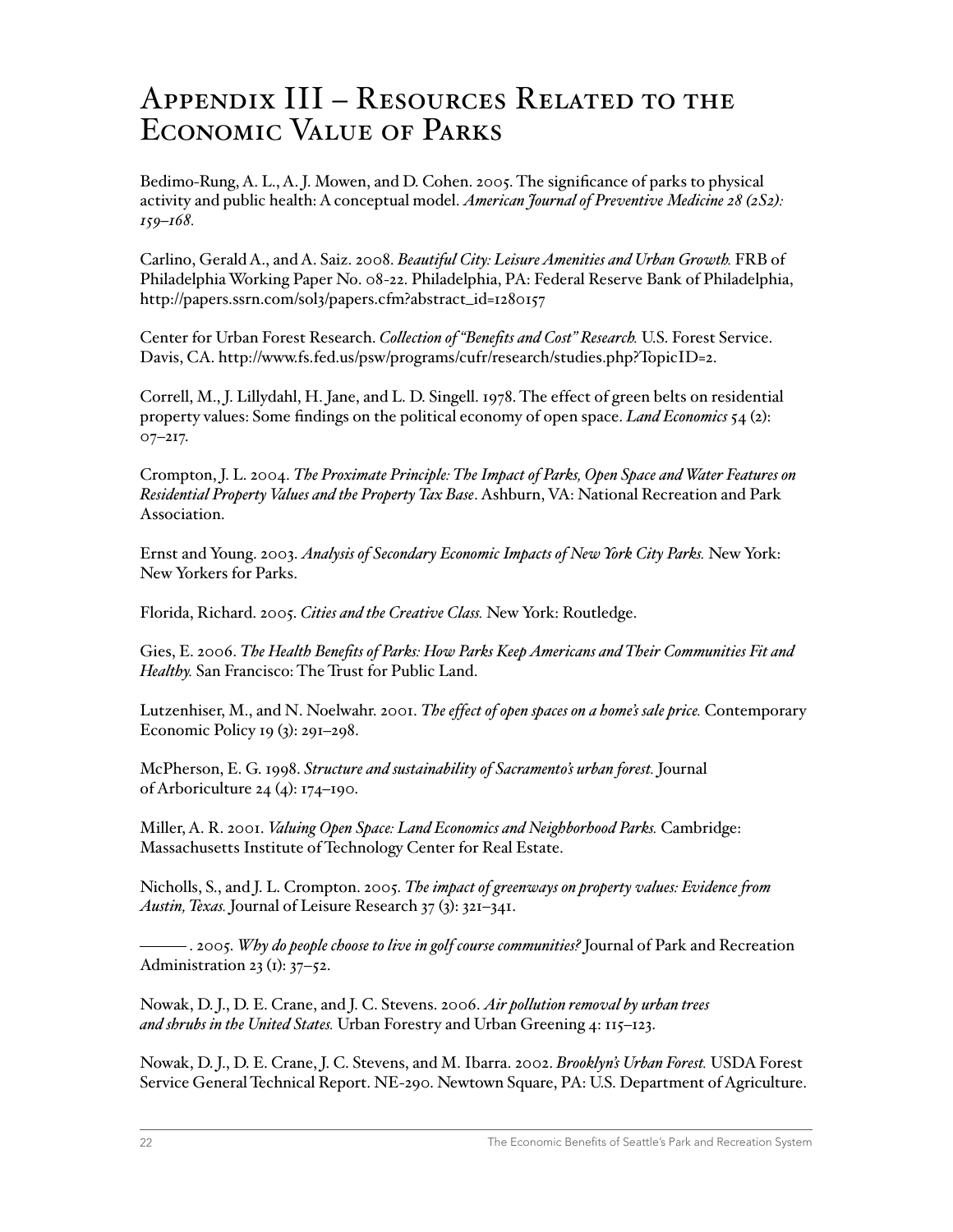Nowak, D. J., R. E. Hoehn, D. E. Crane, J. C. Stevens, and J. T. Walton. 2006. *Assessing Urban Forest Effects and Values: Washington, D.C.'s Urban Forest.* USDA Forest Service Resource Bulletin. NRS-1. Newtown Square, PA: U.S. Department of Agriculture.

Nowak, D. J., R. E. Hoehn, D. E. Crane, J. C. Stevens, J. T. Walton, J. Bond, and G. Ina. 2006. *Assessing Urban Forest Effects and Values: Minneapolis' Urban Forest.* USDA Forest Service Resource Bulletin. NE-166. Newtown Square, PA: U.S. Department of Agriculture.

Nowak, D. J., P. J. McHale, M. Ibarra, D. Crane, J. Stevens, and C. Luley. 1998. *Modeling the effects of urban vegetation on air pollution.* In Air Pollution Modeling and Its Application XII, ed. S. Gryning and N. Chaumerliac. New York: Plenum Press, 399–407.

Stynes, D. J. 1997. *Economic Impacts of Tourism: A Handbook for Tourism Professionals.* Urbana: University of Illinois, Tourism Research Laboratory. http://web4.canr.msu.edu/mgm2/econ/.

Stynes, D. J., D. B. Propst, W. H. Chang, and Y. Sun. 2000. *Estimating Regional Economic Impacts of Park Visitor Spending: Money Generation Model Version 2 (MGM2)*. East Lansing: Department of Park, Recreation, and Tourism Resources, Michigan State University.

Wachter, S. M., and G. Wong. July 2006. *What Is a Tree Worth? Green-City Strategies and Housing Prices.* http://ssrn.com/abstract=931736.

Walker, C. 2004. *The Public Value of Urban Parks.* Washington, DC: Urban Institute. http://www.wallacefoundation.org/NR/rdonlyres/5EB4590E-5E12-B00D-613A42E292E9/0/ ThePublicValueofUrbanParks.pdf.